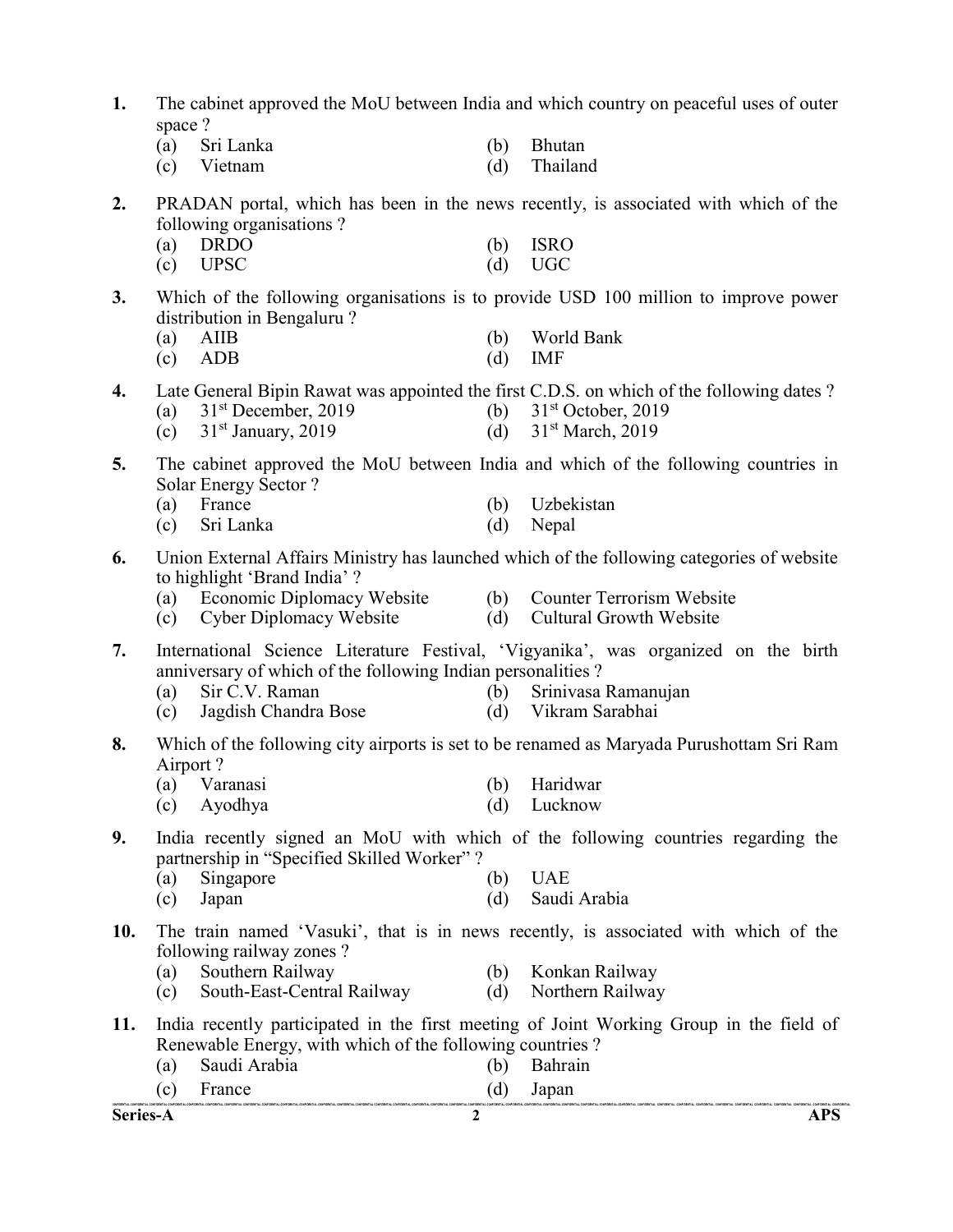| 1.         | मंजूरी दी ? |                                |                                                                             |     |                                                                                                      |     | केन्द्रीय मंत्रिमंडल ने बाहरी अंतरिक्ष के शांतिपूर्ण उपयोग पर भारत और किस देश के बीच समझौता ज्ञापन को         |
|------------|-------------|--------------------------------|-----------------------------------------------------------------------------|-----|------------------------------------------------------------------------------------------------------|-----|---------------------------------------------------------------------------------------------------------------|
|            | (a)         | श्रीलंका                       | (b) भूटान                                                                   | (c) | वियतनाम                                                                                              | (d) | थाइलैण्ड                                                                                                      |
| 2.         |             |                                | हाल ही में खबरों में रहा PRADAN पोर्टल निम्न में से किस संगठन से जुड़ा है ? |     |                                                                                                      |     |                                                                                                               |
|            |             | (a) डी.आर.डी.ओ. (b) इसरो       |                                                                             |     | (c) यू.पी.एस.सी.                                                                                     |     | (d) यू.जी.सी.                                                                                                 |
| 3.         |             | सा संगठन है ?                  |                                                                             |     |                                                                                                      |     | बेंगलुरू में बिजली वितरण में सुधार के लिये 100 मिलियन अमेरिकी डालर प्रदान करने के लिये निम्न में से कौन       |
|            |             |                                | (a) ए.आई.आई.बी. (b) विश्व बैंक           (c) ए.डी.बी.                       |     |                                                                                                      | (d) | आई.एम.एफ.                                                                                                     |
| 4.         |             |                                |                                                                             |     | स्व. जनरल बिपिन रावत को पहला सी.डी.एस. निम्नलिखित में से किस तिथि को नियुक्त किया गया था ?           |     |                                                                                                               |
|            | (a)         | 31 दिसम्बर, 2019 को            |                                                                             | (b) | 31 अक्टूबर, 2019 को                                                                                  |     |                                                                                                               |
|            |             | (c) 31 जनवरी, 2019 को          |                                                                             |     | (d) 31 मार्च, 2019 को                                                                                |     |                                                                                                               |
| 5.         |             |                                |                                                                             |     | : मंत्रिमंडल ने सौर ऊर्जा क्षेत्र में भारत और निम्न में से किस देश के बीच समझौता ज्ञापन को मंजूरी दी |     |                                                                                                               |
|            | (a)         | फ्रांस                         | (b) उज्बेकिस्तान                                                            | (c) | श्रीलंका                                                                                             | (d) | नेपाल                                                                                                         |
| 6.         |             |                                |                                                                             |     |                                                                                                      |     | केन्द्रीय विदेश मंत्रालय ने 'ब्रांड इंडिया' को उजागर करने के लिये निम्न में से किस श्रेणी की वेबसाइट लॉन्च की |
|            | है ?        |                                |                                                                             |     |                                                                                                      |     |                                                                                                               |
|            | (a)         | इकोनॉमिक डिप्लोमेसी वेबसाइट    |                                                                             |     | (b) काउंटर टेररिज्म वेबसाइट                                                                          |     |                                                                                                               |
|            | (c)         | साइबर डिप्लोमेसी वेबसाइट       |                                                                             | (d) | कल्चरल ग्रोथ वेबसाइट                                                                                 |     |                                                                                                               |
| 7.         |             | किया गया था ?                  |                                                                             |     |                                                                                                      |     | अन्तर्राष्ट्रीय विज्ञान साहित्य उत्सव 'विज्ञानिका', का आयोजन निम्न में से किस भारतीय व्यक्तित्व की जयंती पर   |
|            | (a)         |                                |                                                                             |     | सर सी.वी. रामन (b) श्रीनिवास रामानुजन (c)  जगदीशचन्द्र बोस  (d) ।                                    |     | विक्रम साराभाई                                                                                                |
| 8.         |             |                                |                                                                             |     | निम्न में से किस शहर के हवाई अड्डे का नाम बदलकर मर्यादा पुरुषोत्तम श्रीराम हवाई अड्डा रखा जायेगा ?   |     |                                                                                                               |
|            | (a)         | वाराणसी                        | (b) हरिद्वार       (c) अयोध्या                                              |     |                                                                                                      | (d) | लखनऊ                                                                                                          |
| 9.         |             |                                |                                                                             |     |                                                                                                      |     | भारत ने हाल ही में ''निर्दिष्ट कुशल श्रमिक'' में साझेदारी के संबंध में निम्न में से किस देश के साथ एक समझौता  |
|            |             | ज्ञापन पर हस्ताक्षर किये हैं ? |                                                                             |     |                                                                                                      |     |                                                                                                               |
|            | (a)         | सिंगापुर                       | (b) यू.ए.ई.                                                                 |     | (c) जापान                                                                                            |     | (d) सऊदी अरब                                                                                                  |
| 10.        |             |                                |                                                                             |     | हाल ही में खबरों में रही 'वासुकी' नाम की ट्रेन निम्न में से किस रेलवे जोन से जुड़ी है ?              |     |                                                                                                               |
|            | (a)         | दक्षिणी रेलवे                  |                                                                             |     | (b) कोंकण रेलवे          (c)     दक्षिण पूर्व मध्य रेलवे (d)     उत्तरी रेलवे                        |     |                                                                                                               |
| 11.        |             | भाग लिया ?                     |                                                                             |     |                                                                                                      |     | भारत ने हाल ही में निम्न में से किस देश के साथ अक्षय ऊर्जा के क्षेत्र में संयुक्त कार्य समूह की पहली बैठक में |
|            | (a)         | सऊदी अरब      (b)    बहरीन     |                                                                             | (c) | फ्रास                                                                                                | (d) | जापान                                                                                                         |
| <b>APS</b> |             |                                | 3                                                                           |     |                                                                                                      |     | Series-A                                                                                                      |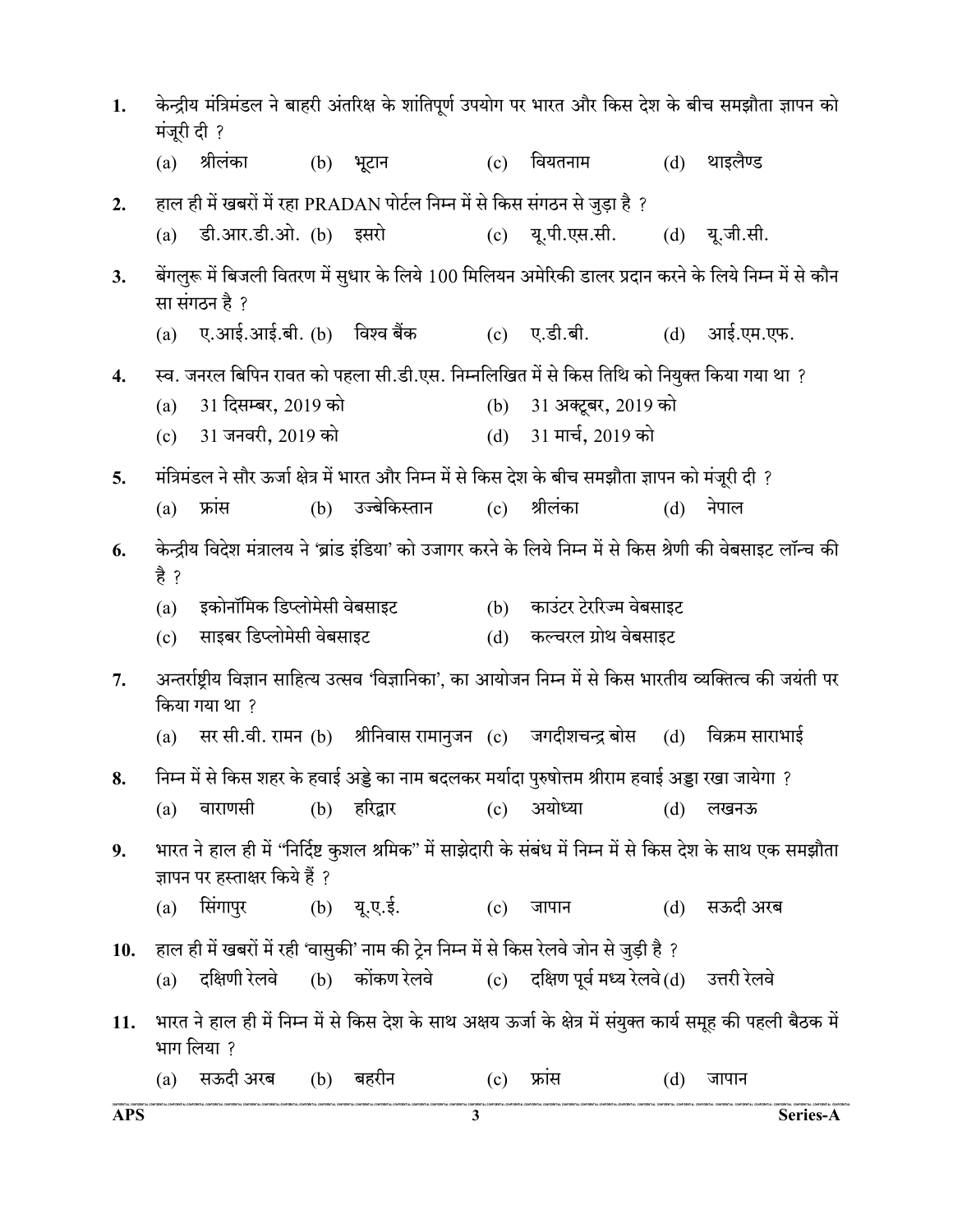| Series-A |                                                                                                                                          |                                                                                                                           |     |         | 4 |            |                                                                                                                                                                           |     |               | <b>APS</b> |
|----------|------------------------------------------------------------------------------------------------------------------------------------------|---------------------------------------------------------------------------------------------------------------------------|-----|---------|---|------------|---------------------------------------------------------------------------------------------------------------------------------------------------------------------------|-----|---------------|------------|
| 25.      | (a)<br>(c)                                                                                                                               | Which of the following pairs is not properly matched?<br>Hirakud Dam Project - Mahanadi<br>Rihand Valley Project – Rihand |     |         |   | (b)<br>(d) | Tehri Dam - Yamuna<br>Sardar Sarovar Project - Narmada                                                                                                                    |     |               |            |
| 24.      | (a)<br>(c)                                                                                                                               | The Bundelkhand Upland<br>The Deccan Plateau                                                                              |     |         |   | (b)<br>(d) | Which of the following is not related to plateau of Peninsular India?<br>The Marwar Upland<br>The Western Ghats                                                           |     |               |            |
| 23.      | (a)                                                                                                                                      | What is the number of states in India in 2021?<br>27                                                                      | (b) | 30      |   | (c)        | 29                                                                                                                                                                        | (d) | 28            |            |
| 22.      | (a)<br>(c)                                                                                                                               | Who constructed Buland Darwaza?<br>Akbar<br>Quli Qutub Shah                                                               |     |         |   | (b)<br>(d) | Shahjahan<br>Ibrahim Sharqi                                                                                                                                               |     |               |            |
| 21.      | (a)<br>(c)                                                                                                                               | Iltutmish<br>Alauddin Khilji                                                                                              |     |         |   | (b)<br>(d) | Which ruler of Delhi Sultanate strongly implemented the market policy?<br>Balban<br>Muhammad Bin Tughlaq                                                                  |     |               |            |
| 20.      | (a)                                                                                                                                      | 'Kathasaritsagar' was written by whom?<br>Somdeva                                                                         | (b) | Kalhana |   | (c)        | Kalidas                                                                                                                                                                   | (d) | None of these |            |
| 19.      | (a)                                                                                                                                      | At which place, Gautam Buddha got enlightenment?<br>Gaya                                                                  | (b) | Lumbini |   | (c)        | Sarnath                                                                                                                                                                   | (d) | Kushinagar    |            |
| 18.      | Who wrote the book named 'Humayun Nama'?<br>Abul Fazal<br>(a)<br>Humayun<br>(b)<br>Gulbadan Bano Begum<br>Asmat Bano Begum<br>(c)<br>(d) |                                                                                                                           |     |         |   |            |                                                                                                                                                                           |     |               |            |
| 17.      | (a)<br>(c)                                                                                                                               | Who was the last Guru of Sikhs?<br>Guru Teg Bahadur<br>Guru Govind Singh                                                  |     |         |   | (b)<br>(d) | Guru Har Kishan<br>Guru Ramdas                                                                                                                                            |     |               |            |
| 16.      | (a)                                                                                                                                      | 1907                                                                                                                      | (b) | 1909    |   | (c)        | In which year for the first time the split of the Indian National Congress took place?<br>1917                                                                            | (d) | 1939          |            |
| 15.      | (a)<br>(c)                                                                                                                               | Who was the first President of Indian National Congress?<br>Dadabhai Naoroji<br>W.C. Banerjee                             |     |         |   | (b)<br>(d) | G.K. Gokhale<br>Smt. Annie Besant                                                                                                                                         |     |               |            |
| 14.      | (a)<br>(c)                                                                                                                               | Who was the last ruler of Mauryan dynasty?<br>Ashoka<br><b>Bindusar</b>                                                   |     |         |   | (b)<br>(d) | Dashrath<br>Brihadratha                                                                                                                                                   |     |               |            |
| 13.      | (a)<br>(c)                                                                                                                               | Winston Churchill<br>Ramsay MacDonald                                                                                     |     |         |   | (b)<br>(d) | Who was the Prime Minister of England at the time of Indian independence?<br><b>Clement Attlee</b><br>Harold Wilson                                                       |     |               |            |
| 12.      | (a)<br>(c)                                                                                                                               | Dell<br><b>RBI</b>                                                                                                        |     |         |   | (b)<br>(d) | National Skill Development Corporation (NSDC) has partnered with which of the<br>following companies to provide early skill development to students?<br>HP<br><b>ISRO</b> |     |               |            |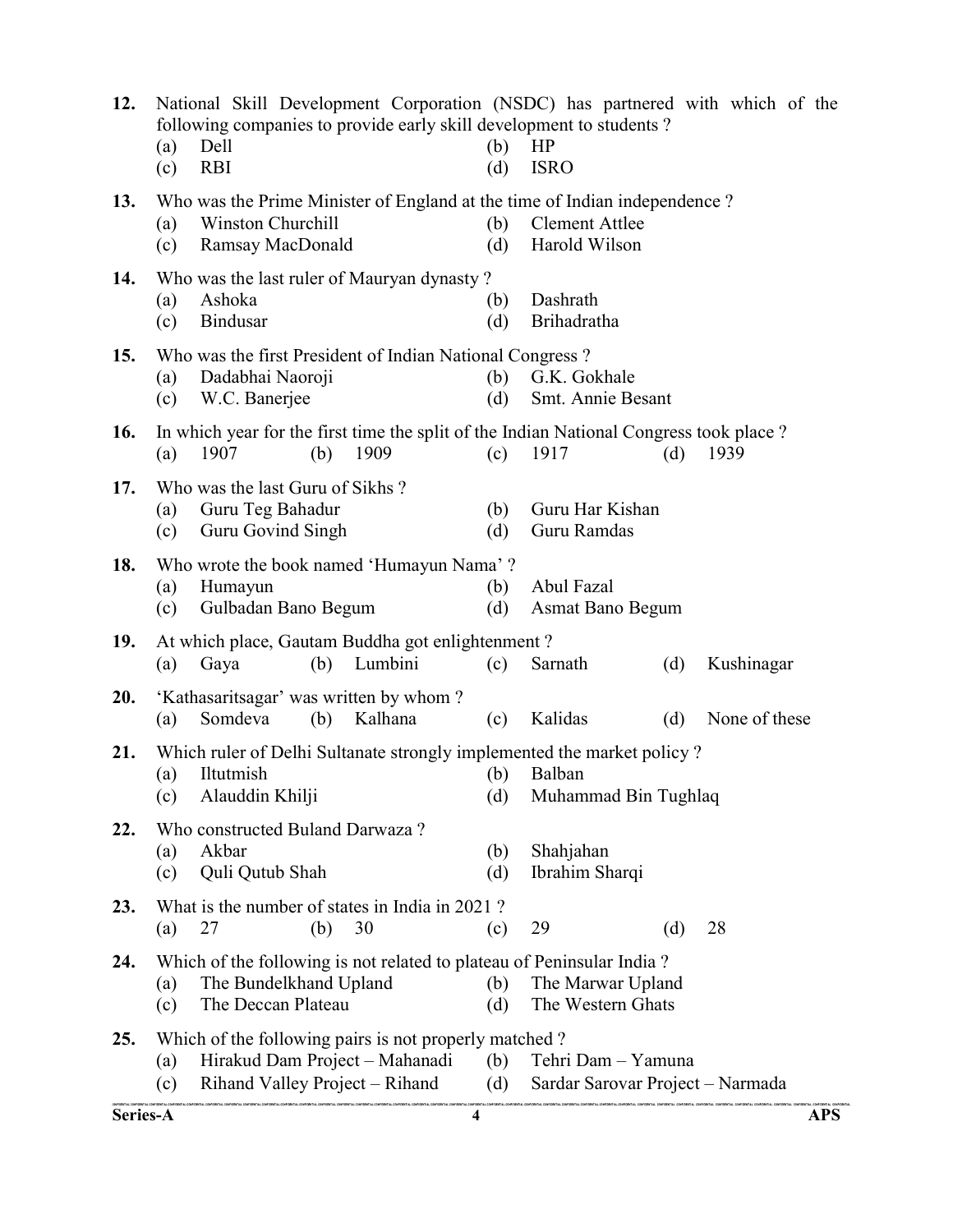| 12.        | राष्ट्रीय कौशल विकास निगम ने छात्र–छात्राओं को शीघ्र कौशल विकास प्रदान करने के लिये निम्न में से किस<br>कम्पनी के साथ साझेदारी की है ? |                                                                              |     |                                                                   |     |                                                                                      |          |                                           |
|------------|----------------------------------------------------------------------------------------------------------------------------------------|------------------------------------------------------------------------------|-----|-------------------------------------------------------------------|-----|--------------------------------------------------------------------------------------|----------|-------------------------------------------|
|            | $(a)$ डेल                                                                                                                              |                                                                              |     | (b) एच पी                                                         |     | (c) आर बी आई                                                                         | (d) इसरो |                                           |
| 13.        |                                                                                                                                        |                                                                              |     | भारत की स्वाधीनता के समय इंग्लैण्ड का प्रधानमंत्री कौन था ?       |     |                                                                                      |          |                                           |
|            | (a)                                                                                                                                    |                                                                              |     |                                                                   |     | विन्सटन चर्चिल (b) क्लीमेन्ट एटली    (c)   रैमजे मैकडॉनाल्ड    (d)    हैरॉल्ड विल्सन |          |                                           |
| 14.        |                                                                                                                                        | मौर्यवंश का अंतिम शासक कौन था ?                                              |     |                                                                   |     |                                                                                      |          |                                           |
|            |                                                                                                                                        | (a) अशोक (b) दशरथ                                                            |     |                                                                   |     | (c) बिन्दुसार                                                                        |          | (d) बृहद्रथ                               |
| 15.        |                                                                                                                                        | भारतीय राष्ट्रीय कांग्रेस के प्रथम अध्यक्ष कौन थे ?                          |     |                                                                   |     |                                                                                      |          |                                           |
|            | (a)                                                                                                                                    | दादाभाई नौरोजी (b) जी.के. गोखले                                              |     |                                                                   | (c) | डब्ल्यू. सी. बैनर्जी                                                                 |          | (d) श्रीमती ऐनी बेसेन्ट                   |
| 16.        |                                                                                                                                        |                                                                              |     | भारतीय राष्ट्रीय कांग्रेस में सर्वप्रथम विभाजन किस वर्ष हुआ ?     |     |                                                                                      |          |                                           |
|            | (a)                                                                                                                                    | 1907                                                                         | (b) | 1909                                                              | (c) | 1917                                                                                 | (d)      | 1939                                      |
| 17.        |                                                                                                                                        | सिक्खों के अन्तिम गुरु कौन थे ?                                              |     |                                                                   |     |                                                                                      |          |                                           |
|            |                                                                                                                                        | (a) गुरु तेग बहादुर (b) गुरु हर किशन                                         |     |                                                                   |     | (c) गुरु गोविन्द सिंह                                                                |          | (d) गुरु रामदास                           |
| 18.        |                                                                                                                                        |                                                                              |     | 'हुमायूँनामा' नामक पुस्तक की रचना किसने की ?                      |     |                                                                                      |          |                                           |
|            |                                                                                                                                        | (a) हुमायूँ               (b)    अबुल फजल                                    |     |                                                                   | (c) | गुलबदन बानो बेगम (d)   असमत बानो बेगम                                                |          |                                           |
| 19.        |                                                                                                                                        |                                                                              |     | गौतम बुद्ध को किस स्थान पर ज्ञान की प्राप्ति हुई ?                |     |                                                                                      |          |                                           |
|            | (a)                                                                                                                                    | गया                                                                          |     | (b) लुम्बिनी                                                      | (c) | सारनाथ                                                                               |          | (d) कुशीनगर                               |
| 20.        |                                                                                                                                        | 'कथासरितसागर' किसके द्वारा लिखी गई है ?                                      |     |                                                                   |     |                                                                                      |          |                                           |
|            | (a)                                                                                                                                    | सोमदेव                                                                       |     | (b) कल्हण                                                         |     | (c) कालीदास                                                                          |          | (d) इनमें से कोई नहीं                     |
| 21.        |                                                                                                                                        |                                                                              |     | दिल्ली सल्तनत के किस शासक ने बाजार नीति को कठोरता से लागू किया ?  |     |                                                                                      |          |                                           |
|            | (a)                                                                                                                                    | इल्तुतमिश                                                                    | (b) | बलबन                                                              |     |                                                                                      |          | (c) अलाउद्दीन खिलजी (d) मुहम्मद बिन तुगलक |
| 22.        |                                                                                                                                        | 'बुलन्द दरवाजा' का निर्माण किसने किया था ?                                   |     |                                                                   |     |                                                                                      |          |                                           |
|            | (a)                                                                                                                                    | अकबर                                                                         |     | (b) शाहजहाँ                                                       |     | (c) कुली कुतुब शाह      (d)     इब्राहिम शर्की                                       |          |                                           |
| 23.        |                                                                                                                                        | $2021$ में भारत में राज्यों की संख्या कितनी है ?                             |     |                                                                   |     |                                                                                      |          |                                           |
|            | (a)                                                                                                                                    | 27                                                                           | (b) | 30                                                                | (c) | 29                                                                                   | (d)      | 28                                        |
| 24.        |                                                                                                                                        | बुन्देलखण्ड उच्चभूमि                                                         |     | निम्न में से कौन प्रायद्वीपीय भारत के पठार से सम्बन्धित नहीं है ? |     |                                                                                      |          |                                           |
|            | (a)<br>(c)                                                                                                                             | दक्कन पठार                                                                   |     |                                                                   |     | (b) मारवाड़ उच्चभूमि<br>(d) पश्चिमी घाट                                              |          |                                           |
|            |                                                                                                                                        |                                                                              |     |                                                                   |     |                                                                                      |          |                                           |
| 25.        | (a)                                                                                                                                    | निम्न युग्मों में से कौन सुमेलित नहीं है ?<br>हीराकुड बाँध परियोजना – महानदी |     |                                                                   |     | (b) टिहरी बाँध – यमुना                                                               |          |                                           |
|            |                                                                                                                                        | (c) रिहन्द घाटी परियोजना - रिहन्द                                            |     |                                                                   |     | (d) सरदार सरोवर परियोजना – नर्मदा                                                    |          |                                           |
| <b>APS</b> |                                                                                                                                        |                                                                              |     | 5                                                                 |     |                                                                                      |          | Series-A                                  |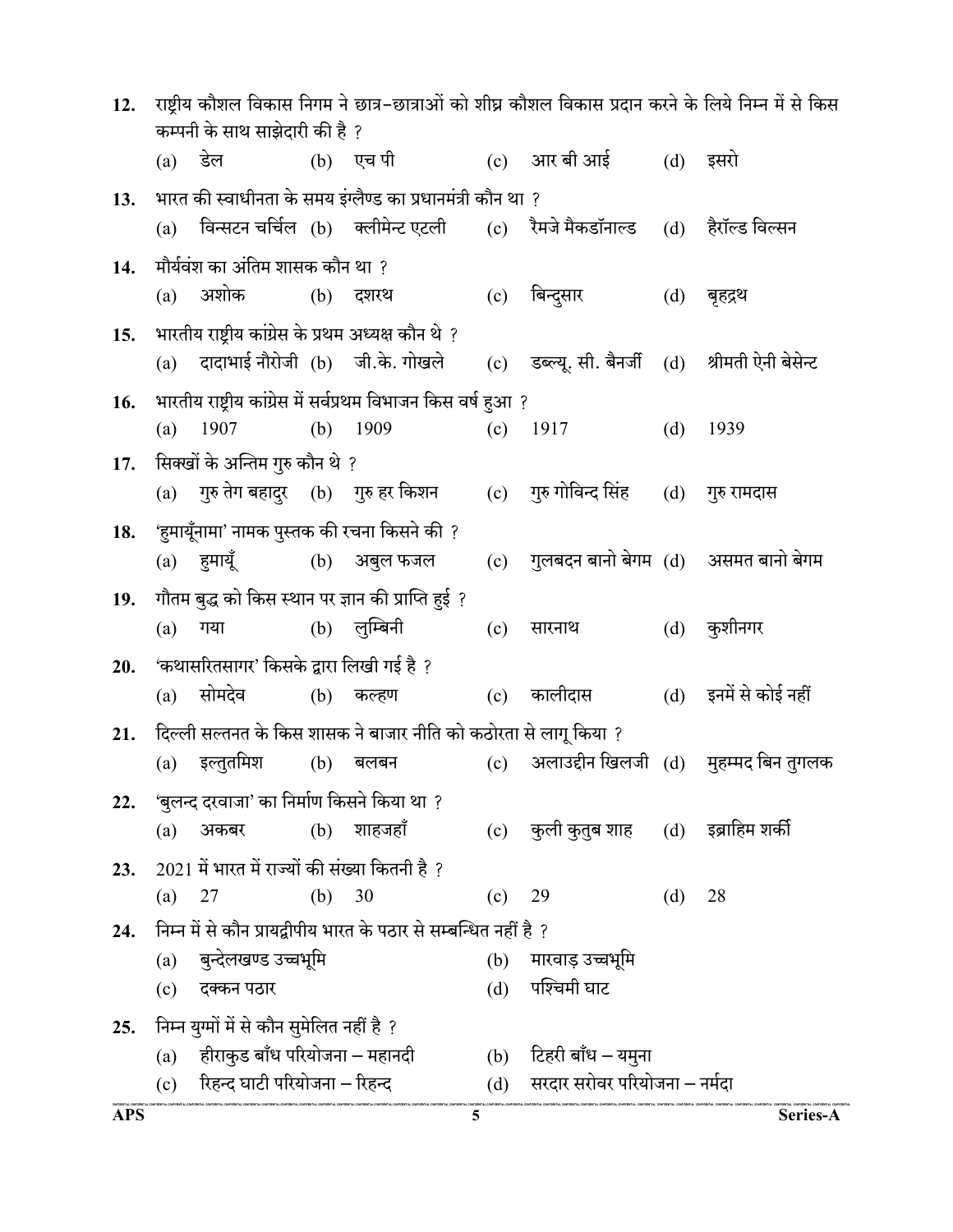| 26.        | (a)<br>(b)<br>(c)<br>(d)                                                                                                                                                 | Arrange the following states in the ascending order of their area :<br>Rajasthan, Madhya Pradesh, Uttar Pradesh, Gujarat<br>Madhya Pradesh, Uttar Pradesh, Gujarat, Rajasthan<br>Uttar Pradesh, Gujarat, Rajasthan, Madhya Pradesh<br>Gujarat, Rajasthan, Madhya Pradesh, Uttar Pradesh |     |         |            |                                                                                                        |     |         |  |  |  |  |  |
|------------|--------------------------------------------------------------------------------------------------------------------------------------------------------------------------|-----------------------------------------------------------------------------------------------------------------------------------------------------------------------------------------------------------------------------------------------------------------------------------------|-----|---------|------------|--------------------------------------------------------------------------------------------------------|-----|---------|--|--|--|--|--|
| 27.        | (a)<br>(c)                                                                                                                                                               | McMahon Line<br>Palk Strait                                                                                                                                                                                                                                                             |     |         | (b)<br>(d) | Which of the following is the boundary between India and Afghanistan?<br>Durand Line<br>Radcliffe Line |     |         |  |  |  |  |  |
| 28.        | (a)<br>(c)                                                                                                                                                               | Which one of the following pairs is not properly matched?<br>Ohio - U.S.A.<br>Darling - Australia                                                                                                                                                                                       |     |         | (b)<br>(d) | $Wi-Ho-Japan$<br>$Nile - Egypt$                                                                        |     |         |  |  |  |  |  |
| 29.        | (a)<br>(c)                                                                                                                                                               | Which one of the following pairs is not properly matched?<br>Juang – Odisha<br>(b)<br>$Raji - Gujarat$<br>Kuki – West Bengal<br>(d)<br>Garasia – Rajasthan                                                                                                                              |     |         |            |                                                                                                        |     |         |  |  |  |  |  |
| 30.        | (a)<br>(c)                                                                                                                                                               | Which of the following pairs is not properly matched?<br>Chamoli - Alaknanda<br>Pithoragarh – Nandakini<br>(b)<br>Rishikesh – Ganga<br>Satpuli – Nayar<br>(d)                                                                                                                           |     |         |            |                                                                                                        |     |         |  |  |  |  |  |
| 31.        | (a)<br>(c)                                                                                                                                                               | Imphal is the capital of which state?<br>Arunachal Pradesh<br>Manipur<br>(b)<br>Nagaland<br>(d)<br>Assam                                                                                                                                                                                |     |         |            |                                                                                                        |     |         |  |  |  |  |  |
| 32.        | (a)<br>(c)                                                                                                                                                               | Which of the following is not a type of wind?<br>Khamsin<br>Loo                                                                                                                                                                                                                         |     |         | (b)<br>(d) | <b>Riss</b><br><b>Blizzard</b>                                                                         |     |         |  |  |  |  |  |
| 33.        | (a)                                                                                                                                                                      | 2 years                                                                                                                                                                                                                                                                                 | (b) | 3 years | (c)        | Members of International Court of Justice are appointed for a period of<br>5 years                     | (d) | 9 years |  |  |  |  |  |
| 34.        | (c)                                                                                                                                                                      | The Attorney General of India holds office<br>(a) For a term of 3 years<br>For a term of 6 years                                                                                                                                                                                        |     |         | (d)        | (b) For a term of 5 years<br>During the pleasure of the President                                      |     |         |  |  |  |  |  |
| <b>35.</b> | (a)                                                                                                                                                                      | Only once                                                                                                                                                                                                                                                                               | (b) | Twice   | (c)        | How many times has the President declared National Emergency so far?<br>Thrice                         | (d) | Never   |  |  |  |  |  |
| 36.        | Election Commission of India is a<br><b>Constitutional Body</b><br>Judicial Body<br>(b)<br>(a)<br>None of these<br>Supervisory Body<br>(c)<br>(d)                        |                                                                                                                                                                                                                                                                                         |     |         |            |                                                                                                        |     |         |  |  |  |  |  |
| 37.        | The term 'Mutatis Mutandi' means<br>suppression of truth<br>(a)<br>in proportion<br>(b)<br>to that extent<br>(c)<br>with the necessary changes in point of detail<br>(d) |                                                                                                                                                                                                                                                                                         |     |         |            |                                                                                                        |     |         |  |  |  |  |  |

.<br>Contrastiui contrastiui contrastiui contrastiui contrastiui contrastiui con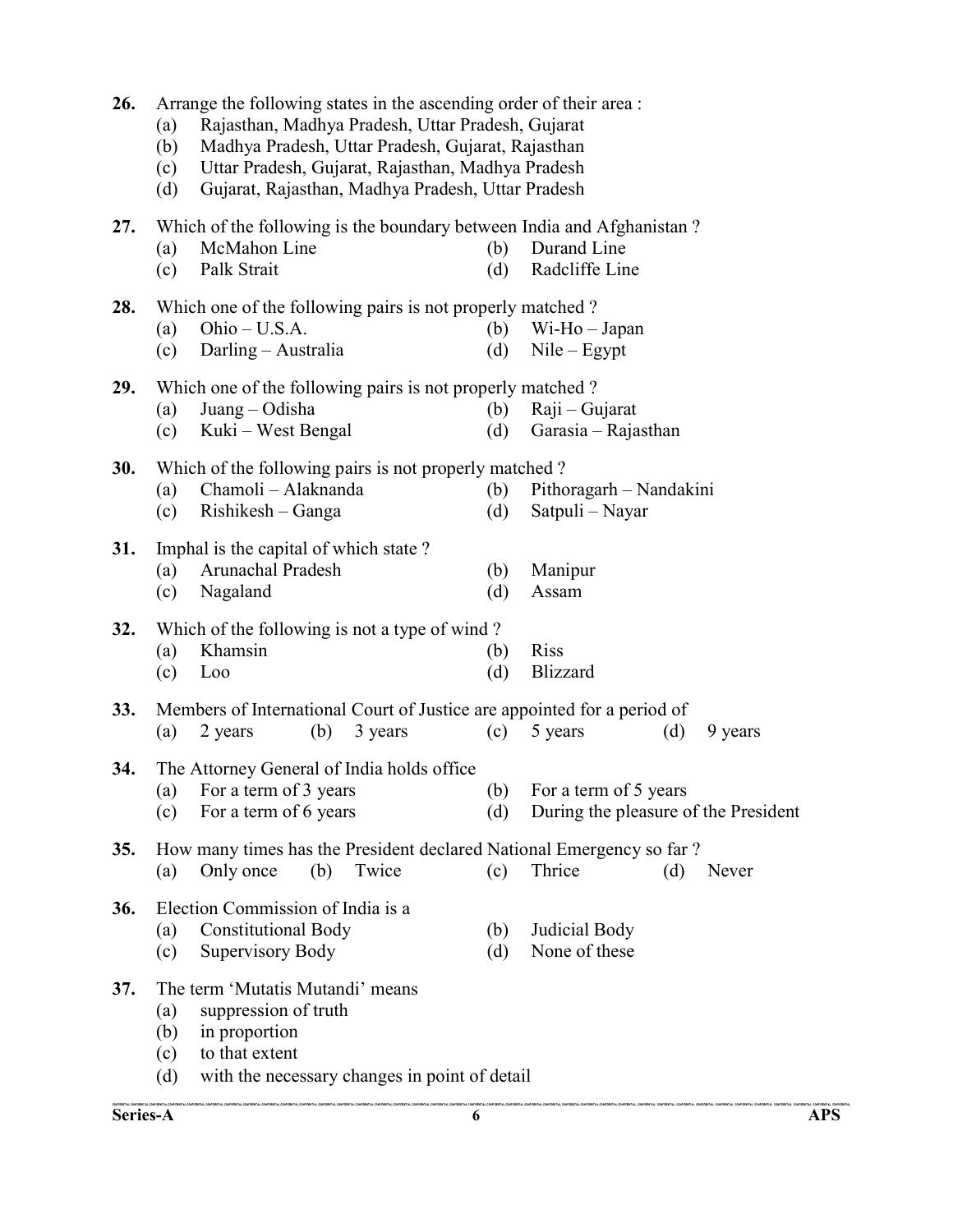| 26.        | निम्न राज्यों को उनके क्षेत्रफल के अनुसार आरोही क्रम में व्यवस्थित कीजिए : |                                               |     |                                                                                |     |                                                                                             |     |                |  |  |  |  |
|------------|----------------------------------------------------------------------------|-----------------------------------------------|-----|--------------------------------------------------------------------------------|-----|---------------------------------------------------------------------------------------------|-----|----------------|--|--|--|--|
|            | (a)                                                                        |                                               |     |                                                                                |     | राजस्थान, मध्य प्रदेश, उत्तर प्रदेश, गुजरात (b) मध्य प्रदेश, उत्तर प्रदेश, गुजरात, राजस्थान |     |                |  |  |  |  |
|            | (c)                                                                        |                                               |     |                                                                                |     | उत्तर प्रदेश, गुजरात, राजस्थान, मध्य प्रदेश (d) गुजरात, राजस्थान, मध्य प्रदेश, उत्तर प्रदेश |     |                |  |  |  |  |
| 27.        |                                                                            |                                               |     | निम्नलिखित में से भारत और अफ़गानिस्तान के मध्य सीमा कौन सी है ?                |     |                                                                                             |     |                |  |  |  |  |
|            | (a)                                                                        | मैकमोहन सीमा रेखा                             |     |                                                                                | (b) | डूरन्ड सीमा रेखा                                                                            |     |                |  |  |  |  |
|            |                                                                            | (c) पाक स्ट्रेट                               |     |                                                                                |     | (d) रैडक्लिफ सीमा रेखा                                                                      |     |                |  |  |  |  |
| 28.        |                                                                            | निम्न युग्मों में से कौन सा सुमेलित नहीं है ? |     |                                                                                |     |                                                                                             |     |                |  |  |  |  |
|            | (a)                                                                        |                                               |     | ओहायो (ओहियो) – सं.रा. अमेरिका                                                 |     | $(b)$ वी-हो – जापान                                                                         |     |                |  |  |  |  |
|            |                                                                            | (c) डार्लिंग – ऑस्ट्रेलिया                    |     |                                                                                |     | $(d)$ नील – मिस्र                                                                           |     |                |  |  |  |  |
| 29.        |                                                                            | निम्न युग्मों में से कौन सुमेलित नहीं है ?    |     |                                                                                |     |                                                                                             |     |                |  |  |  |  |
|            |                                                                            | (a) जुआँग – ओडिशा                             |     |                                                                                |     | (b) राजि – गुजरात                                                                           |     |                |  |  |  |  |
|            |                                                                            | (c) कुकी – पं. बंगाल                          |     |                                                                                | (d) | गरासिया – राजस्थान                                                                          |     |                |  |  |  |  |
| 30.        |                                                                            | निम्न युग्मों में से कौन एक सुमेलित नहीं है ? |     |                                                                                |     |                                                                                             |     |                |  |  |  |  |
|            | (a)                                                                        | चमोली – अलकनंदा                               |     |                                                                                | (b) | पिथौरागढ़ – नंदाकिनी                                                                        |     |                |  |  |  |  |
|            |                                                                            | $(c)$ ऋषिकेश – गंगा                           |     |                                                                                | (d) | सतपुली – नयार                                                                               |     |                |  |  |  |  |
| 31.        |                                                                            | इम्फाल किस राज्य की राजधानी है ?              |     |                                                                                |     |                                                                                             |     |                |  |  |  |  |
|            | (a)                                                                        | अरुणाचल प्रदेश (b) मणिपुर                     |     |                                                                                | (c) | नागालैंड                                                                                    | (d) | असम            |  |  |  |  |
| 32.        |                                                                            | निम्न में से कौन एक वायु का प्रकार नहीं है ?  |     |                                                                                |     |                                                                                             |     |                |  |  |  |  |
|            | (a)                                                                        | खमसिन                                         | (b) | रिस                                                                            | (c) | लू                                                                                          | (d) | ब्लिजार्ड      |  |  |  |  |
| 33.        |                                                                            |                                               |     | अन्तर्राष्ट्रीय न्यायालय के सदस्यों के नियुक्ति की अवधि होती है                |     |                                                                                             |     |                |  |  |  |  |
|            | (a)                                                                        | 2 वर्ष के लिये (b) 3 वर्ष के लिये             |     |                                                                                |     | (c) $5$ वर्ष के लिये                                                                        | (d) | 9 वर्ष के लिये |  |  |  |  |
|            |                                                                            |                                               |     |                                                                                |     |                                                                                             |     |                |  |  |  |  |
|            | (a)                                                                        | तीन वर्ष का कार्यकाल                          |     | 34. भारत के महान्यायवादी के कार्यकाल की अवधि है                                | (b) |                                                                                             |     |                |  |  |  |  |
|            | (c)                                                                        | छः वर्ष का कार्यकाल                           |     |                                                                                | (d) | पाँच वर्ष का कार्यकाल<br>राष्ट्रपति के प्रसाद-पर्यंत तक                                     |     |                |  |  |  |  |
|            |                                                                            |                                               |     |                                                                                |     |                                                                                             |     |                |  |  |  |  |
| 35.        |                                                                            | एक बार                                        |     | राष्ट्रपति ने अब तक कितनी बार राष्ट्रीय आपातकाल की घोषणा की है ?<br>(b) दो बार | (c) | तीन बार                                                                                     |     | कभी नहीं       |  |  |  |  |
|            | (a)                                                                        |                                               |     |                                                                                |     |                                                                                             | (d) |                |  |  |  |  |
| 36.        |                                                                            | भारत का निर्वाचन आयोग है एक :                 |     |                                                                                |     |                                                                                             |     |                |  |  |  |  |
|            | (a)                                                                        | संवैधानिक निकाय                               |     |                                                                                | (b) | न्यायिक निकाय<br>इनमें से कोई नहीं                                                          |     |                |  |  |  |  |
|            | (c)                                                                        | पर्यवेक्षी निकाय                              |     |                                                                                | (d) |                                                                                             |     |                |  |  |  |  |
| 37.        |                                                                            | ''मुण्टेटीस मुटैण्डी'' पद का अर्थ है          |     |                                                                                |     |                                                                                             |     |                |  |  |  |  |
|            | (a)                                                                        | सत्य का गोपन                                  |     |                                                                                | (b) | अनुपाततः                                                                                    |     |                |  |  |  |  |
|            |                                                                            | (c) उस सीमा तक                                |     |                                                                                |     | (d) यथावश्यक परिवर्तन सहित                                                                  |     |                |  |  |  |  |
| <b>APS</b> |                                                                            |                                               |     |                                                                                | 7   |                                                                                             |     | Series-A       |  |  |  |  |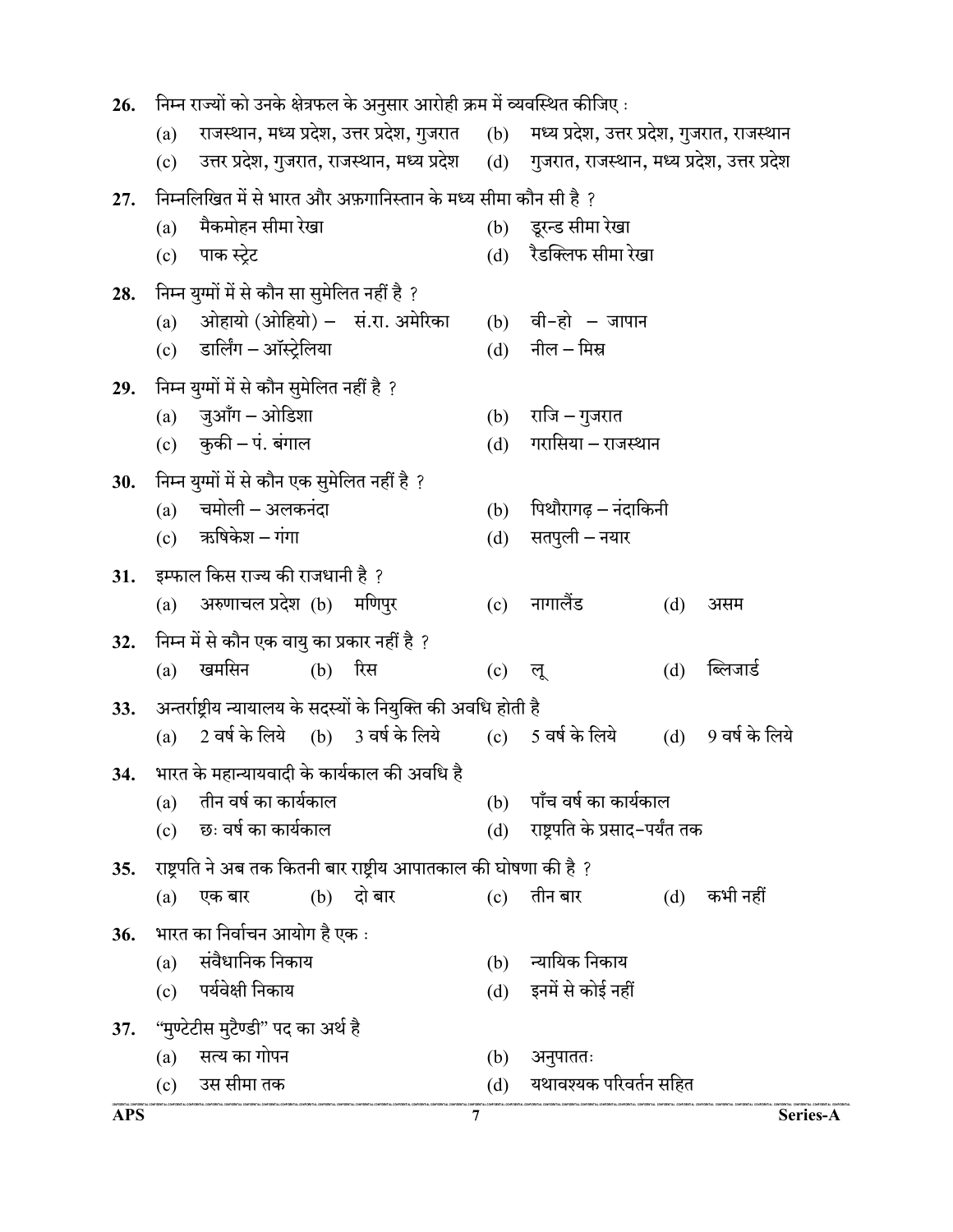| 38.      | (a)<br>(c)               | Justice Sujata Manohar<br>Justice Ruma Pal                                |     | Who was the first woman Judge of the Supreme Court of India?                                        | (b)<br>(d) | Justice Fatima Biwi<br>Justice Leela Seth                                                                        |     |                                                                      |  |
|----------|--------------------------|---------------------------------------------------------------------------|-----|-----------------------------------------------------------------------------------------------------|------------|------------------------------------------------------------------------------------------------------------------|-----|----------------------------------------------------------------------|--|
| 39.      | (a)                      | Geneva                                                                    | (b) | Prague                                                                                              | (c)        | The headquarters of International Labour Organisation is situated in :<br>London                                 | (d) | The Hague                                                            |  |
| 40.      | (a)<br>(b)<br>(c)<br>(d) | The term "ex post facto" means<br>for a base cause<br>let justice be done |     | done after another thing and operating retrospectively                                              |            | facts which cannot be altered though it should not have been done                                                |     |                                                                      |  |
| 41.      | (a)<br>(c)               | The term "autre droit" means<br>the right of another<br>de facto          |     |                                                                                                     | (b)<br>(d) | against on the other hand<br>during the pleasure                                                                 |     |                                                                      |  |
| 42.      | (a)<br>(c)               | The term "pro bono publico" means<br>in proportion<br>by it's own force   |     |                                                                                                     | (b)<br>(d) | to that extent<br>for the public good                                                                            |     |                                                                      |  |
| 43.      | (a)<br>(c)               | The phrase "de facto" means :<br>All the facts<br>Bonafide                |     |                                                                                                     | (b)<br>(d) | All the facts and figure<br>For all practical purpose                                                            |     |                                                                      |  |
| 44.      | (a)                      | France                                                                    | (b) | Germany                                                                                             | (c)        | Which of the following country is a permanent member of the Security Council?<br>Japan                           | (d) | South Korea                                                          |  |
| 45.      | (a)                      | 1986                                                                      | (b) | Child Labour (Prohibition and Regulation) Act was enacted in :<br>1987                              | (c)        | 1988                                                                                                             | (d) | 1989                                                                 |  |
| 46.      | (c)                      | Trover                                                                    |     | An act of unauthorised entering into another's property is :<br>(a) Breach of property (b) Trespass | (d)        | None of these                                                                                                    |     |                                                                      |  |
| 47.      | (a)                      |                                                                           |     | Who is known as the frammer of the Indian Panel Code, 1860?                                         |            |                                                                                                                  |     | Lord Hasting (b) Lord Denning (c) Lord Macaulay (d) Lord Wilberforce |  |
| 48.      | (a)<br>(c)               | Governor<br>Governor and 24 Directors                                     |     |                                                                                                     | (b)<br>(d) | The management of East India Company was vested in the hands of:<br>Governor-General<br><b>Managing Director</b> |     |                                                                      |  |
| 49.      | (a)                      | 1639                                                                      | (b) | 1665                                                                                                | (c)        | In which of the following year, Madras Agency was raised to the status of Presidency?<br>1686                    | (d) | 1687                                                                 |  |
| 50.      | (a)                      | 1726                                                                      | (b) | 1813                                                                                                | (c)        | First Law Commission of India was constituted under Charter of:<br>1833                                          | (d) | 1853                                                                 |  |
| Series-A |                          |                                                                           |     |                                                                                                     | 8          |                                                                                                                  |     | <b>APS</b>                                                           |  |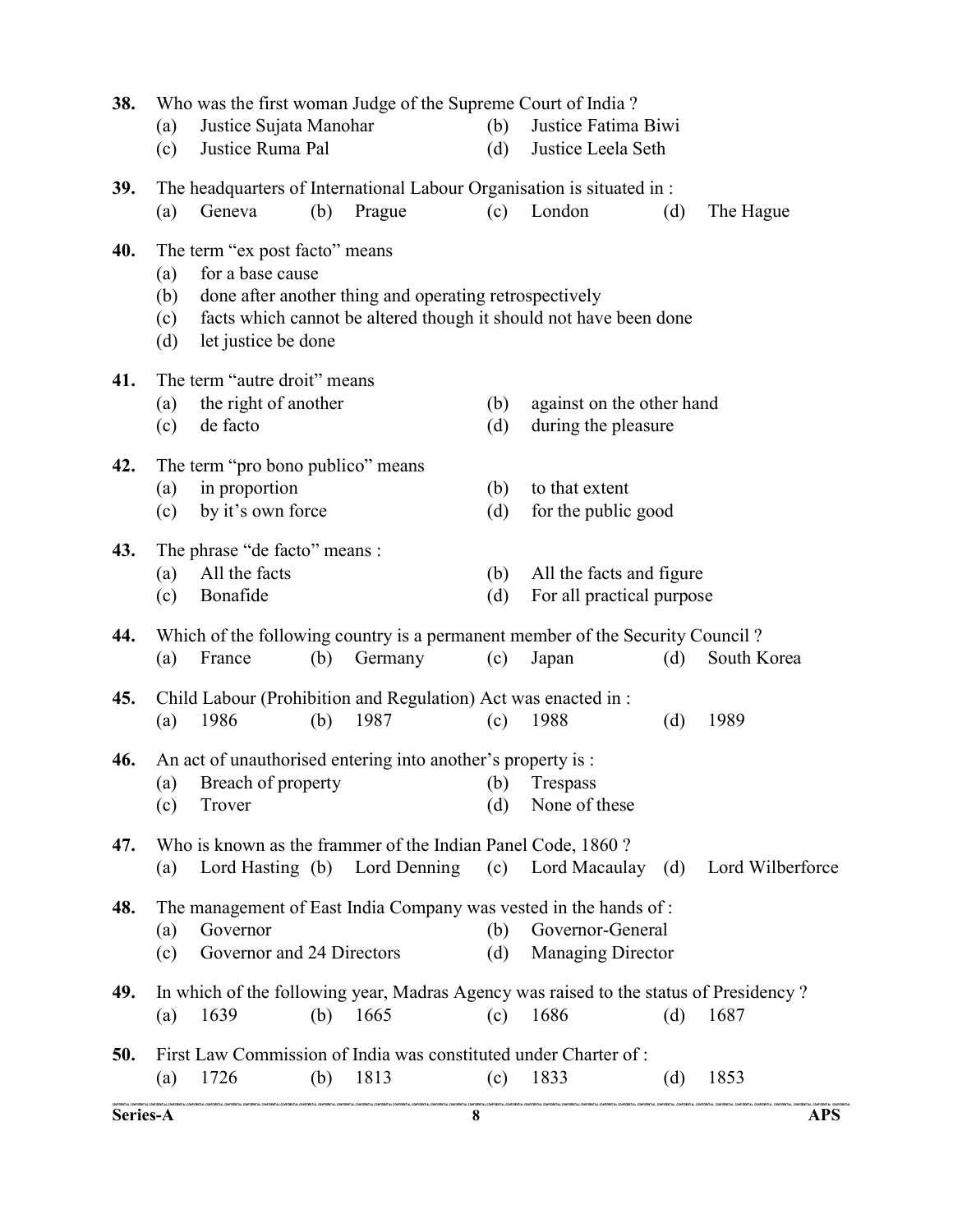| 9                                                                       |                                                                                    |     | Series-A                                           |
|-------------------------------------------------------------------------|------------------------------------------------------------------------------------|-----|----------------------------------------------------|
| (c) $1833$                                                              |                                                                                    | (d) | 1853                                               |
| भारत का प्रथम विधि आयोग किस चार्टर के तहत गठित हुआ था ?                 |                                                                                    |     |                                                    |
| (b) $1665$                                                              | $(c)$ 1686                                                                         | (d) | 1687                                               |
|                                                                         | निम्नलिखित में से किस वर्ष में मद्रास एजेंसी को प्रेसीडेंसी का दर्जा दिया गया था ? |     |                                                    |
|                                                                         | (d) मैनेजिंग डायरेक्टर                                                             |     |                                                    |
| (b)                                                                     | गवर्नर-जनरल                                                                        |     |                                                    |
| ईस्ट इण्डिया कम्पनी का प्रबन्ध किसके हाथों में निहित था ?               |                                                                                    |     |                                                    |
| इनमें से भारतीय दण्ड संहिता, 1860 का निर्माता कौन है ?                  | (b) लॉर्ड डेनिंग            (c)    लॉर्ड मैकाले                                    |     | (d) लॉर्ड विलबरफोर्स                               |
|                                                                         | (d) इनमें से कोई नहीं                                                              |     |                                                    |
| (b)                                                                     | अतिचार                                                                             |     |                                                    |
| किसी दूसरे व्यक्ति की संपत्ति में अनधिकृत प्रवेश कहलाता है              |                                                                                    |     |                                                    |
| (b) $1987 \hat{q}$                                                      | (c) $1988 \text{ } \vec{4}$                                                        | (d) | $1989 \hat{q}$                                     |
| बाल श्रम (निषेध और नियमन) अधिनियम अधिनियमित किया गया                    |                                                                                    |     |                                                    |
| निम्नलिखित में से कौन सा देश सुरक्षा परिषद् का स्थायी सदस्य है ?<br>(c) | जापान                                                                              | (d) | दक्षिणी कोरिया                                     |
|                                                                         |                                                                                    |     |                                                    |
| (b)<br>(d)                                                              | सभी तथ्य एवं आँकड़े<br>सभी व्यावहारिक प्रयोजन के लिये                              |     |                                                    |
| वाक्यांश ''डि फेक्टो'' (वास्तविक) का अर्थ है                            |                                                                                    |     |                                                    |
| (b) उस सीमा तक<br>(c)                                                   | स्वबल से                                                                           | (d) | जनहित में                                          |
| ''प्रो बोनो पब्लिको'' शब्दावली का अर्थ है                               |                                                                                    |     |                                                    |
| (b) के विरुद्ध<br>(c)                                                   | वस्तुत:                                                                            | (d) | प्रसाद-पर्यान्त तक                                 |
|                                                                         |                                                                                    |     |                                                    |
| (c) कार्य सम्पन्न होने पर वैध माना जाना<br>(d)                          | न्याय किया जाय                                                                     |     |                                                    |
| (b)                                                                     | भूतलक्षी प्रभाव                                                                    |     |                                                    |
| 'ऐक्स पोस्ट फैक्टो' शब्दावली का अर्थ है                                 |                                                                                    |     |                                                    |
| (c)                                                                     | लन्दन में                                                                          | (d) | हेग में                                            |
| अन्तर्राष्ट्रीय श्रम संगठन का मुख्यालय स्थित है                         |                                                                                    |     |                                                    |
| (b)                                                                     | न्यायमूर्ति फातिमा बीवी<br>(d) न्यायमूर्ति लीला सेठ                                |     |                                                    |
|                                                                         |                                                                                    |     |                                                    |
|                                                                         |                                                                                    |     | भारतीय उच्चतम न्यायालय की प्रथम महिला न्यायाधीश थी |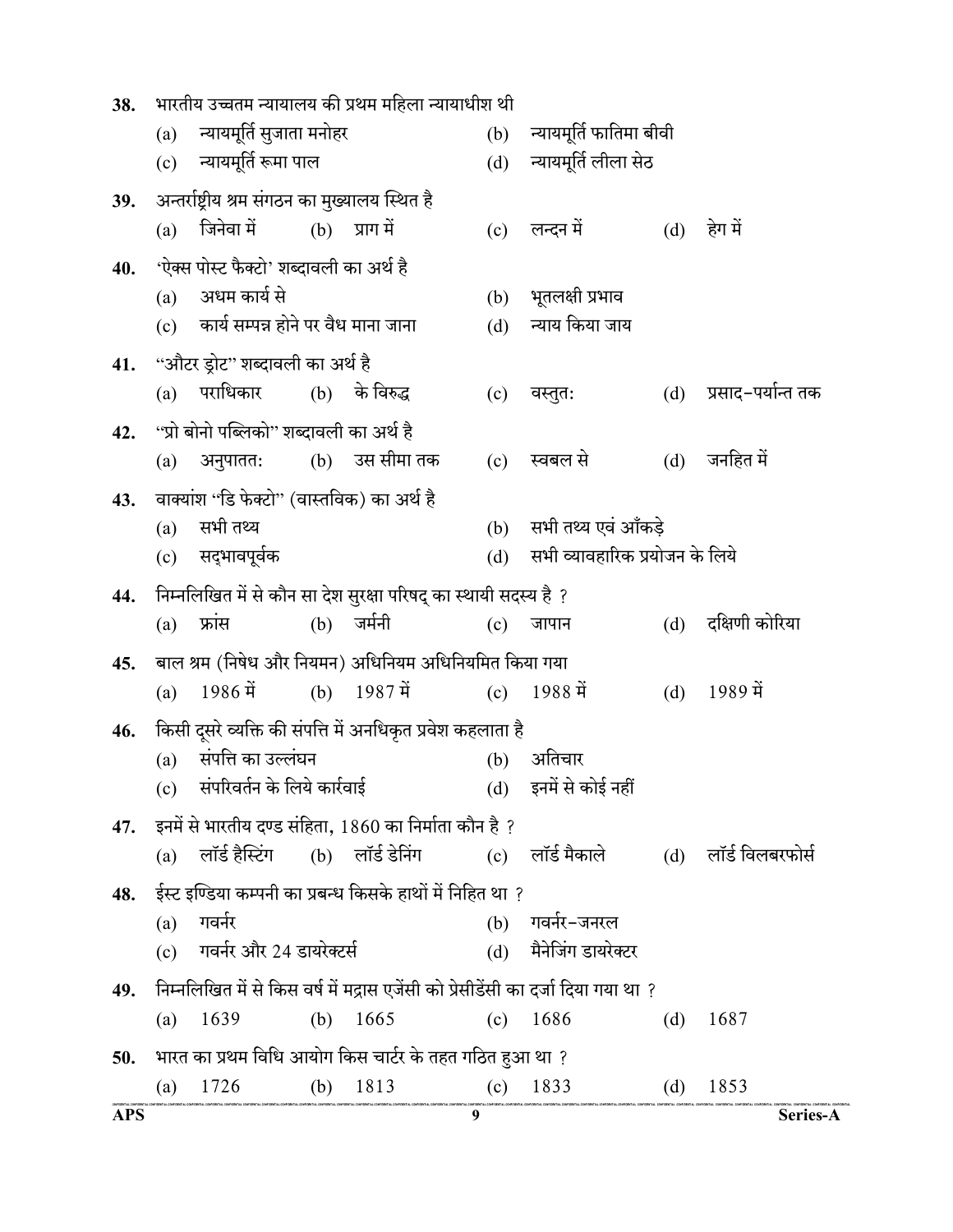| 51.      |            |                                      |     | In which year Britishers established a trading factory at Surat? |            |                                                                                        |     |                                                                                           |
|----------|------------|--------------------------------------|-----|------------------------------------------------------------------|------------|----------------------------------------------------------------------------------------|-----|-------------------------------------------------------------------------------------------|
|          | (a)        | 1600                                 | (b) | 1612                                                             | (c)        | 1615                                                                                   | (d) | 1623                                                                                      |
| 52.      |            |                                      |     | Mayor's Court was established under the Charter of:              |            |                                                                                        |     |                                                                                           |
|          | (a)        | 1781                                 | (b) | 1787                                                             | (c)        | 1726                                                                                   | (d) | 1753                                                                                      |
| 53.      |            |                                      |     | What is the ancient name of 'Uttarkashi'?                        |            |                                                                                        |     |                                                                                           |
|          | (a)<br>(c) | Sudrashan Kshetra<br>Laksheswar      |     |                                                                  | (b)<br>(d) | Barahat<br>Barnabrta                                                                   |     |                                                                                           |
| 54.      |            |                                      |     | Chandpur Garhi is situated in which district?                    |            |                                                                                        |     |                                                                                           |
|          | (a)        | Chamoli                              | (b) | Nainital                                                         | (c)        | Bageshwar                                                                              | (d) | Uttarkashi                                                                                |
| 55.      |            |                                      |     | Tehri state was merged in the 'Indian Union' in the year         |            |                                                                                        |     |                                                                                           |
|          | (a)        | 1920                                 | (b) | 1932                                                             | (c)        | 1949                                                                                   | (d) | 2000                                                                                      |
| 56.      |            |                                      |     |                                                                  |            | Which of the following has not worked as the Commissioner of Kumaon?                   |     |                                                                                           |
|          | (a)        | Trail                                | (b) | Lashington                                                       | (c)        | <b>Batton</b>                                                                          | (d) | Palmstorn                                                                                 |
| 57.      |            | named as :                           |     |                                                                  |            |                                                                                        |     | At the time of British Government, the unirrigated land in hill region of Uttarakhand was |
|          | (a)        | Ijar                                 | (b) | Talaon                                                           | (c)        | Upraon                                                                                 | (d) | None of these                                                                             |
| 58.      |            |                                      |     | Who was the founder of "Uttrakhand Kranti Dal"?                  |            |                                                                                        |     |                                                                                           |
|          | (a)        | Hemwati Nandan Bahuguna              |     |                                                                  | (b)        | Dr. Devi Dutt Pant                                                                     |     |                                                                                           |
|          | (c)        | Shekhar Pathak                       |     |                                                                  | (d)        | Bhairabh Dutt Dhuliya                                                                  |     |                                                                                           |
| 59.      |            |                                      |     | The Roorkee Engineering College was established in:              |            |                                                                                        |     |                                                                                           |
|          | (a)        | 1840 AD                              | (b) | 1847 AD                                                          | (c)        | 1851 AD                                                                                | (d) | 1854 AD                                                                                   |
| 60.      |            | Mussoorie firing incident occurred : |     |                                                                  |            |                                                                                        |     |                                                                                           |
|          | (a)        | 2 <sup>nd</sup> October, 1994        |     |                                                                  | (b)        | $2nd$ September, 1994                                                                  |     |                                                                                           |
|          | (c)        | $10th$ October, 1994                 |     |                                                                  | (d)        | 10 <sup>th</sup> November, 1994                                                        |     |                                                                                           |
| 61.      |            |                                      |     |                                                                  |            | Which one of the following tribes practised trade with Tibet before China war of 1962? |     |                                                                                           |
|          | (a)        | Raji                                 | (b) | Boxa                                                             | (c)        | Bhotiya                                                                                | (d) | Tharu                                                                                     |
| 62.      |            |                                      |     | 'BAGWAL' the famous 'stone battle' is played in :                |            |                                                                                        |     |                                                                                           |
|          | (a)        | Dwarahat Fair (b)                    |     | Gannath Fair                                                     | (c)        | Devi-dhura Fair (d)                                                                    |     | Nanda Devi Fair                                                                           |
| 63.      |            |                                      |     |                                                                  |            | When was the Uttarakhand Investors Summit-2018 held in Dehradun?                       |     |                                                                                           |
|          | (a)        | $7th$ and $8th$ September            |     |                                                                  | (b)        | $7th$ and $8th$ October                                                                |     |                                                                                           |
|          | (c)        | $7th$ and $8th$ November             |     |                                                                  |            | (d) $7th$ and $8th$ December                                                           |     |                                                                                           |
| Series-A |            |                                      |     |                                                                  | 10         |                                                                                        |     | <b>APS</b>                                                                                |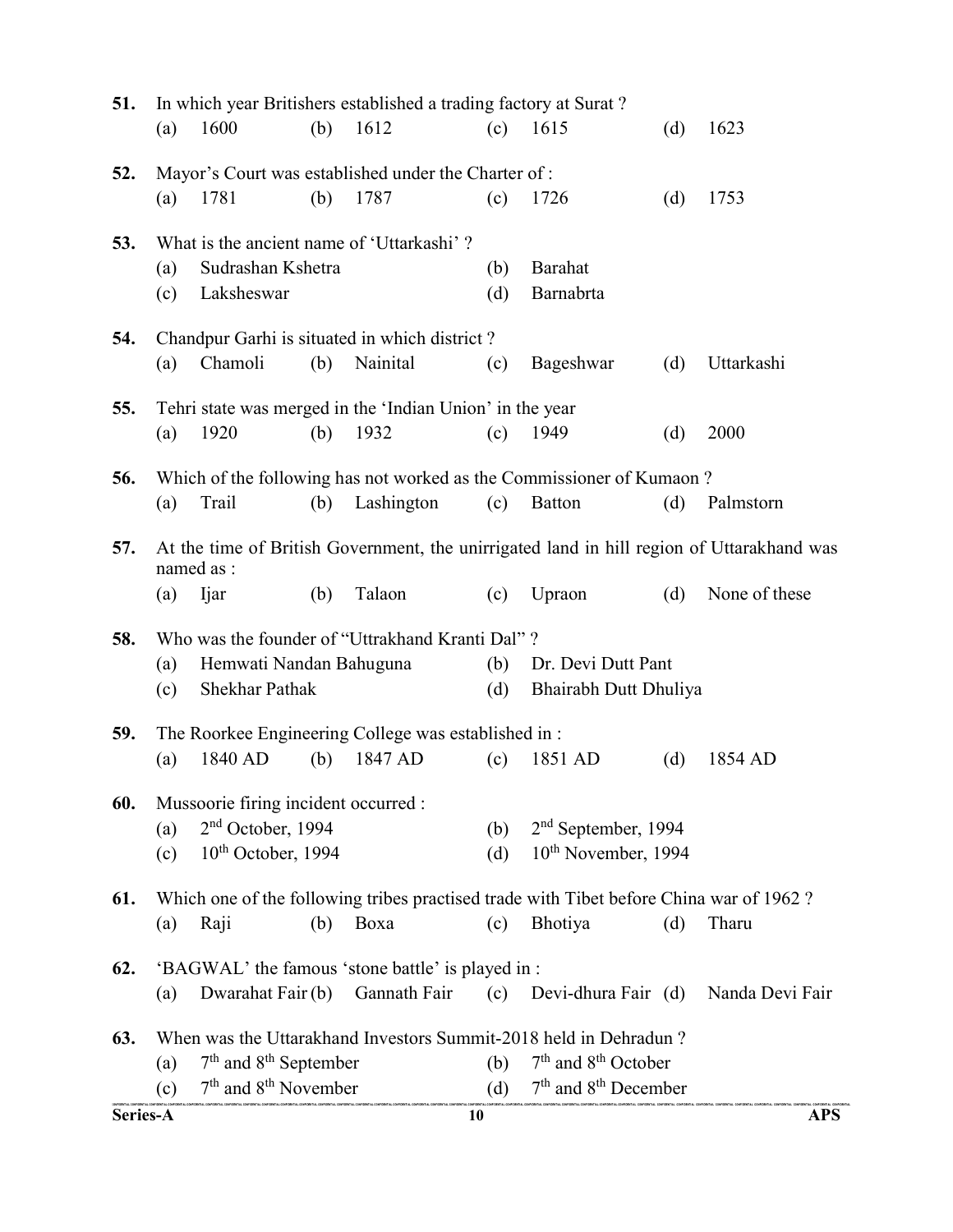| 51.        | (a)         | 1600                                          | (b) | किस वर्ष में अंग्रेजों ने सूरत में व्यापारिक फैक्टरी स्थापित की थी ?<br>1612 | (c)        | 1615                                                                                               | (d) | 1623                  |
|------------|-------------|-----------------------------------------------|-----|------------------------------------------------------------------------------|------------|----------------------------------------------------------------------------------------------------|-----|-----------------------|
|            |             |                                               |     |                                                                              |            |                                                                                                    |     |                       |
| 52.        |             |                                               |     | मेयर्स कोर्ट किस चार्टर के तहत स्थापित किया गया था ?                         |            |                                                                                                    |     |                       |
|            | (a)         | 1781                                          | (b) | 1787                                                                         | (c)        | 1726                                                                                               | (d) | 1753                  |
| 53.        |             | 'उत्तरकाशी' का प्राचीन नाम क्या है ?          |     |                                                                              |            |                                                                                                    |     |                       |
|            | (a)         | सुदर्शन क्षेत्र                               |     | (b) बाड़ाहाट                                                                 | (c)        | लक्षेश्वर                                                                                          | (d) | बारणावर्त             |
| 54.        |             | चाँदपुर गढ़ी किस जनपद में स्थित है ?          |     |                                                                              |            |                                                                                                    |     |                       |
|            | (a)         | चमोली                                         |     | $(b)$ नैनीताल                                                                | (c)        | बागेश्वर                                                                                           | (d) | उत्तरकाशी             |
| 55.        |             |                                               |     | टिहरी राज्य का 'भारतीय-संघ' में विलीनीकरण हुआ था                             |            |                                                                                                    |     |                       |
|            | (a)         | $1920$ में                                    | (b) | 1932 में                                                                     | (c)        | 1949 में                                                                                           | (d) | $2000 \hat{H}$        |
| 56.        |             |                                               |     | निम्नलिखित में से कौन कुमाऊँ कमिश्नर के रूप में कार्यरत नहीं रहा ?           |            |                                                                                                    |     |                       |
|            | $(a)$ ट्रेल |                                               |     | $(b)$ लैशिंगटन                                                               | (c)        | बैडन                                                                                               | (d) | पाम्सटर्न             |
| 57.        |             |                                               |     |                                                                              |            | ब्रिटिश शासन में उत्तराखण्ड के पर्वतीय क्षेत्रों की असिंचित भूमि का नाम दिया गया                   |     |                       |
|            | (a)         | इज़र                                          | (b) | तलाऊँ                                                                        | (c)        | उपराऊँ                                                                                             |     | (d) इनमें से कोई नहीं |
| 58.        |             | 'उत्तराखण्ड क्रान्ति दल' के संस्थापक कौन थे ? |     |                                                                              |            |                                                                                                    |     |                       |
|            | (a)         | हेमवतीनन्दन बहुगुणा                           |     |                                                                              | (b)        | डॉ. देवीदत्त पंत                                                                                   |     |                       |
|            | (c)         | शेखर पाठक                                     |     |                                                                              | (d)        | भैरव दत्त धूलिया                                                                                   |     |                       |
| 59.        |             | रुड़की इंजीनियरिंग कॉलेज की स्थापना हुई थी    |     |                                                                              |            |                                                                                                    |     |                       |
|            | (a)         | $1840\,\frac{5}{3}$ .                         | (b) | $1847 \frac{5}{3}$ .                                                         | (c)        | $1851 \xi.$                                                                                        | (d) | $1854\,\xi.$          |
|            |             |                                               |     |                                                                              |            |                                                                                                    |     |                       |
| 60.        |             | 'मसूरी गोलीकांड' हुआ था                       |     |                                                                              |            | 2 सितम्बर, 1994                                                                                    |     |                       |
|            | (a)         | 2 अक्टूबर, 1994<br>(c) 10 अक्टूबर, 1994       |     |                                                                              | (b)<br>(d) | 10 नवम्बर, 1994                                                                                    |     |                       |
|            |             |                                               |     |                                                                              |            |                                                                                                    |     |                       |
| 61.        |             |                                               |     |                                                                              |            | 1962 के चीन-युद्ध से पूर्व निम्नलिखित में से कौन सी जनजाति तिब्बत से व्यापार करती थी ?             |     |                       |
|            | (a)         | राजि                                          |     | $(b)$ बोक्सा                                                                 | (c)        | भोटिया                                                                                             | (d) | थारू                  |
| 62.        |             | प्रसिद्ध 'पत्थर युद्ध' 'बग्वाल' खेला जाता है  |     |                                                                              |            |                                                                                                    |     |                       |
|            | (a)         |                                               |     |                                                                              |            | द्वाराहाट मेले में (b)  गणनाथ मेले में      (c)   देवीधुरा मेले में      (d)   नन्दा देवी मेले में |     |                       |
| 63.        |             |                                               |     | उत्तराखण्ड इन्वेस्टर्स सम्मेलन–2018 देहरादून में कब हुआ ?                    |            |                                                                                                    |     |                       |
|            | (a)         |                                               |     |                                                                              |            | 7 एवं 8 सितम्बर (b)    7 एवं 8 अक्टूबर      (c)     7 एवं 8 नवम्बर       (d)     7 एवं 8 दिसम्बर   |     |                       |
| <b>APS</b> |             |                                               |     |                                                                              | 11         |                                                                                                    |     | Series-A              |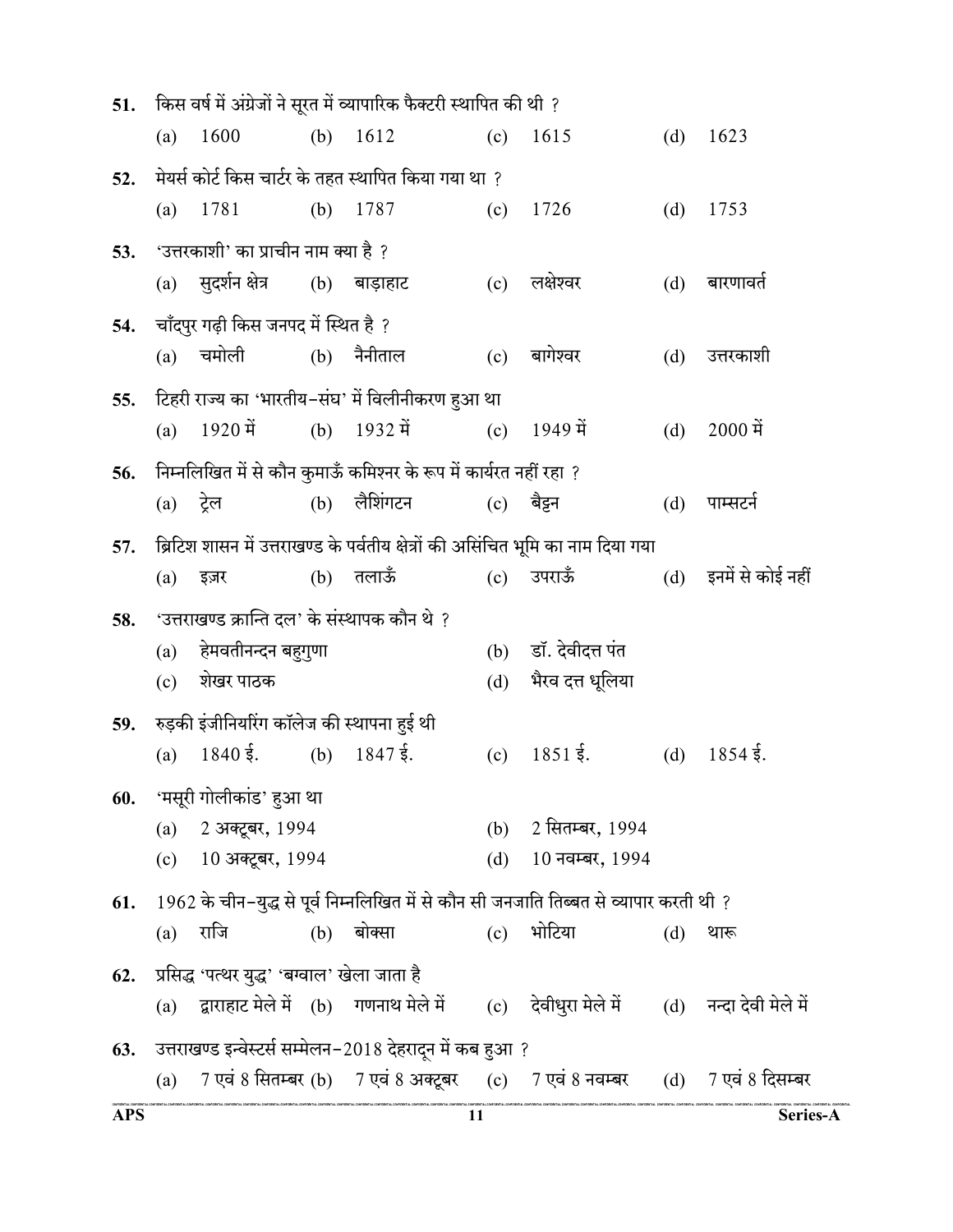| 64.      | (a)<br>(c) | $17th$ August, 2016<br>$17th$ October, 2018  |     | When was the Rural Development and Migration Commission established in Uttarakhand?                    | (b)<br>(d) | 17 <sup>th</sup> September, 2017<br>17 <sup>th</sup> November, 2018 |     |               |            |
|----------|------------|----------------------------------------------|-----|--------------------------------------------------------------------------------------------------------|------------|---------------------------------------------------------------------|-----|---------------|------------|
| 65.      | (a)        | $37.43$ Percent (b)                          |     | What is the percentage of working population in Uttarakhand according to Census-2011?<br>38.43 Percent | (c)        | 38.53 Percent                                                       | (d) | 27.43 Percent |            |
| 66.      | (a)        | Who discovered Nainital?<br>P. Barron        | (b) | William Douglas (c)                                                                                    |            | Venus                                                               | (d) | Gorge         |            |
|          |            |                                              |     |                                                                                                        |            |                                                                     |     |               |            |
| 67.      |            |                                              |     | Which one of the following districts in Uttarakhand is the highest producer of apples?                 |            |                                                                     |     |               |            |
|          | (a)        | Almora                                       | (b) | Nainital                                                                                               | (c)        | Uttarkashi                                                          | (d) | Chamoli       |            |
| 68.      |            | to organise Village Panchayats?              |     | Which one of the following Articles of the Constitution of India directs State Governments             |            |                                                                     |     |               |            |
|          | (a)        | Article-32                                   | (b) | Article-40                                                                                             | (c)        | Article-48                                                          | (d) | Article-51    |            |
| 69.      | (a)<br>(c) | The Parliament<br>The Supreme Court of India |     | The disputes regarding the election of the President is decided by :                                   | (b)<br>(d) | The Lok Sabha<br>The Election Commissioner                          |     |               |            |
| 70.      |            |                                              |     | The Chief Minister of a State is appointed by :                                                        |            |                                                                     |     |               |            |
|          | (a)<br>(c) | The President of India                       |     | The Chief Justice of the High Court                                                                    | (b)<br>(d) | The Governor of the State<br>The State Legislature                  |     |               |            |
| 71.      |            |                                              |     | The resolution for removing the Vice-President of India can be moved in the :                          |            |                                                                     |     |               |            |
|          | (a)        | Lok Sabha                                    |     |                                                                                                        | (b)        | Rajya Sabha                                                         |     |               |            |
|          | (c)        | Either House of Parliament                   |     |                                                                                                        | (d)        | Joint Sitting of Parliament                                         |     |               |            |
| 72.      |            |                                              |     | The Judges of the Supreme Court hold office till they reach the age of                                 |            |                                                                     |     |               |            |
|          | (a)        | 58 Years                                     |     |                                                                                                        | (b)        | 60 Years                                                            |     |               |            |
|          | (c)        | 65 Years                                     |     |                                                                                                        | (d)        | There is no upper age limit.                                        |     |               |            |
| 73.      |            |                                              |     | If a Panchayat is dissolved, elections are to be held within                                           |            |                                                                     |     |               |            |
|          | (a)        | One month                                    | (b) | Six months                                                                                             | (c)        | Nine months                                                         | (d) | One Year      |            |
| 74.      |            |                                              |     | The Oath of Office to the President of India is conducted by :                                         |            |                                                                     |     |               |            |
|          | (a)        | The Chief Justice of India                   |     |                                                                                                        | (b)        | The Prime Minister                                                  |     |               |            |
|          | (c)        | The Vice-President of India                  |     |                                                                                                        | (d)        | None of these                                                       |     |               |            |
| Series-A |            |                                              |     |                                                                                                        | 12         |                                                                     |     |               | <b>APS</b> |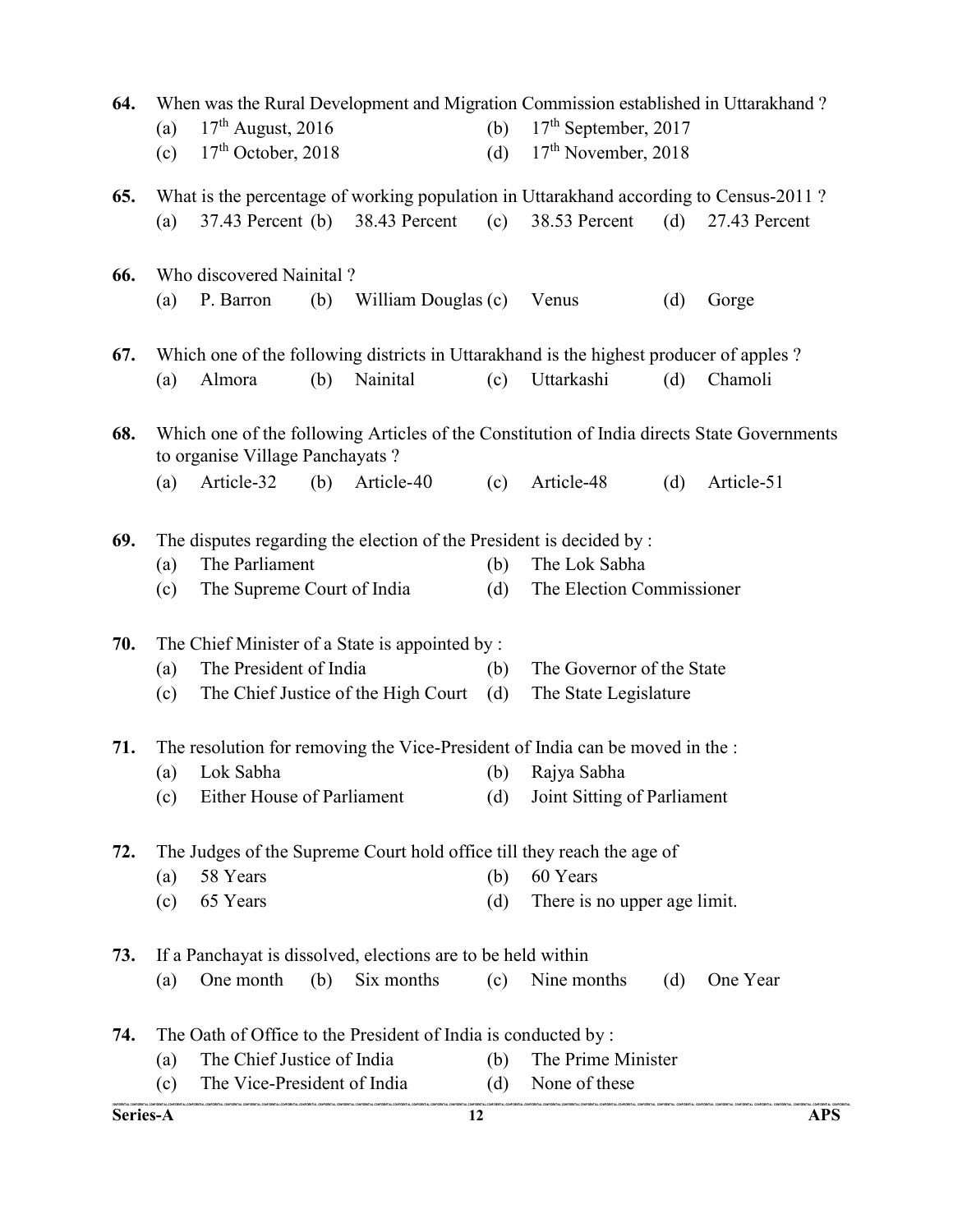| 64. | उत्तराखंड में किस वर्ष ग्राम्य विकास एवं पलायन आयोग का गठन किया गया ?                                                  |                                             |     |                                 |                               |                                                                 |     |                     |  |
|-----|------------------------------------------------------------------------------------------------------------------------|---------------------------------------------|-----|---------------------------------|-------------------------------|-----------------------------------------------------------------|-----|---------------------|--|
|     | (a)                                                                                                                    | 17 अगस्त, 2016                              |     |                                 | (b)                           | 17 सितम्बर, 2017                                                |     |                     |  |
|     | (c)                                                                                                                    | 17 अक्टूबर, 2018                            |     |                                 | (d)                           | $17\,$ नवम्बर, $2018\,$                                         |     |                     |  |
| 65. | जनगणना-2011 के अनुसार उत्तराखंड में कार्यशील जनसंख्या का प्रतिशत क्या है ?                                             |                                             |     |                                 |                               |                                                                 |     |                     |  |
|     | (a)                                                                                                                    |                                             |     | 37.43 प्रतिशत (b) 38.43 प्रतिशत |                               | (c) 38.53 प्रतिशत                                               |     | $(d)$ 27.43 प्रतिशत |  |
| 66. |                                                                                                                        | नैनीताल की खोज किसने की ?                   |     |                                 |                               |                                                                 |     |                     |  |
|     |                                                                                                                        | (a) पी. बैरन                                |     | (b) विलियम डगलस (c) विनस        |                               |                                                                 | (d) | गोर्ज               |  |
| 67. | उत्तराखण्ड में निम्नलिखित में से कौन सा जनपद सेब का सर्वाधिक उत्पादक है ?                                              |                                             |     |                                 |                               |                                                                 |     |                     |  |
|     | (a)                                                                                                                    | अल्मोडा                                     |     | (b) नैनीताल                     |                               | (c) उत्तरकाशी                                                   | (d) | चमोली               |  |
| 68. | भारतीय संविधान का निम्न में से कौन सा अनुच्छेद राज्य सरकारों को ग्राम पंचायतों को गठन करने हेतु निर्देशित<br>करता है ? |                                             |     |                                 |                               |                                                                 |     |                     |  |
|     |                                                                                                                        |                                             |     |                                 |                               | (a) अनुच्छेद 32 (b) अनुच्छेद 40 (c) अनुच्छेद 48 (d) अनुच्छेद 51 |     |                     |  |
| 69. | राष्ट्रपति के चुनाव संबंधी विवादों के समाधान पर निर्णय दिया जाता है                                                    |                                             |     |                                 |                               |                                                                 |     |                     |  |
|     | (a)                                                                                                                    | संसद द्वारा                                 |     |                                 | (b)                           | लोक सभा द्वारा                                                  |     |                     |  |
|     | (c) भारत के सर्वोच्च न्यायालय द्वारा                                                                                   |                                             |     |                                 | (d)    निर्वाचन आयुक्त द्वारा |                                                                 |     |                     |  |
| 70. |                                                                                                                        | राज्य के मुख्यमंत्री की नियुक्ति की जाती है |     |                                 |                               |                                                                 |     |                     |  |
|     | (a)                                                                                                                    | भारत के राष्ट्रपति द्वारा                   |     |                                 |                               | (b) राज्य के राज्यपाल द्वारा                                    |     |                     |  |
|     | (c)                                                                                                                    | उच्च न्यायालय के मुख्य न्यायाधीश द्वारा     |     |                                 | (d)                           | राज्य विधान-मण्डल द्वारा                                        |     |                     |  |
| 71. | भारत के उप–राष्ट्रपति को पद से हटाने का प्रस्ताव प्रस्तुत किया जा सकता है                                              |                                             |     |                                 |                               |                                                                 |     |                     |  |
|     | लोक सभा में<br>(a)                                                                                                     |                                             | (b) | राज्य सभा में                   |                               |                                                                 |     |                     |  |
|     | (c) संसद के किसी भी सदन में                                                                                            |                                             |     |                                 | (d) संसद की संयुक्त बैठक में  |                                                                 |     |                     |  |
| 72. | सर्वोच्च न्यायालय के न्यायाधीश बाट आयु तक पद पर बने रह सकते हैं।                                                       |                                             |     |                                 |                               |                                                                 |     |                     |  |
|     | (a)                                                                                                                    | 58 वर्ष की                                  |     |                                 | (b)                           | 60 वर्ष की                                                      |     |                     |  |
|     | 65 वर्ष की<br>(c)                                                                                                      |                                             |     |                                 | (d) आयु सीमा बन्धन नहीं है।   |                                                                 |     |                     |  |
| 73. | यदि पंचायत भंग की जाती है तो उसके चुनाव किये जाने आवश्यक हैं                                                           |                                             |     |                                 |                               |                                                                 |     |                     |  |
|     | (a)                                                                                                                    | एक माह के अन्दर                             |     |                                 | (b)                           | छ: माह के अन्दर                                                 |     |                     |  |
|     |                                                                                                                        | (c) नौ माह के अन्दर                         |     |                                 |                               | (d) एक वर्ष के अन्दर                                            |     |                     |  |
| 74. |                                                                                                                        | भारत के राष्ट्रपति को शपथ दिलायी जाती है    |     |                                 |                               |                                                                 |     |                     |  |
|     | (a)                                                                                                                    | भारत के मुख्य न्यायाधीश द्वारा              |     |                                 | (b)                           | प्रधानमंत्री द्वारा                                             |     |                     |  |
|     |                                                                                                                        |                                             |     |                                 |                               |                                                                 |     |                     |  |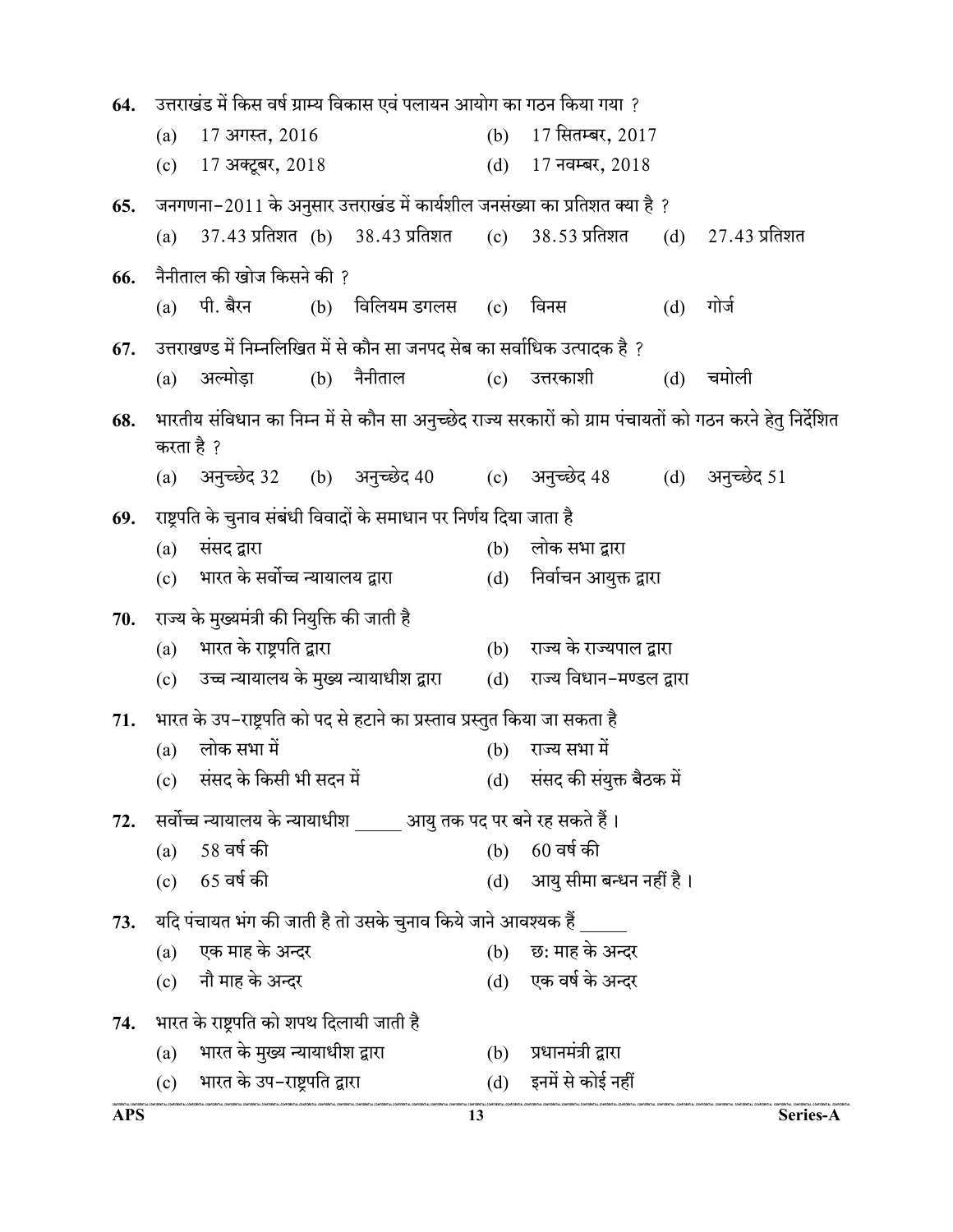|     | (a)                                                  | How many seats for the Scheduled Castes are reserved in Lok Sabha?<br>40<br>$1/10$ of the total members |     |                                                           | (b)        | 321                                                                                          |     |                                                                                           |  |  |
|-----|------------------------------------------------------|---------------------------------------------------------------------------------------------------------|-----|-----------------------------------------------------------|------------|----------------------------------------------------------------------------------------------|-----|-------------------------------------------------------------------------------------------|--|--|
|     | (c)                                                  |                                                                                                         |     |                                                           | (d)        | 84                                                                                           |     |                                                                                           |  |  |
| 76. | Who was the first President of Constituent Assembly? |                                                                                                         |     |                                                           |            |                                                                                              |     |                                                                                           |  |  |
|     | (a)                                                  | Rajendra Prasad                                                                                         |     |                                                           | (b)        | B.R. Ambedkar                                                                                |     |                                                                                           |  |  |
|     | (c)                                                  | Sachidanand Sinha                                                                                       |     |                                                           | (d)        | C. Rajgopalachari                                                                            |     |                                                                                           |  |  |
| 77. |                                                      |                                                                                                         |     |                                                           |            |                                                                                              |     | The decision to conduct the election of the Panchayats is taken by whom of the following? |  |  |
|     | (a)                                                  | By Election Commission                                                                                  |     |                                                           | (b)        | By the Union Government                                                                      |     |                                                                                           |  |  |
|     | (c)                                                  | By the State Government                                                                                 |     |                                                           | (d)        | By the District Magistrate                                                                   |     |                                                                                           |  |  |
| 78. |                                                      |                                                                                                         |     |                                                           |            | Which one of the following "Operating System" is invented in University?                     |     |                                                                                           |  |  |
|     | (a)                                                  | <b>DOS</b>                                                                                              | (b) | <b>UNIX</b>                                               | (c)        | Windows-10                                                                                   |     | (d) None of these                                                                         |  |  |
|     |                                                      |                                                                                                         |     |                                                           |            |                                                                                              |     |                                                                                           |  |  |
| 79. | (a)                                                  | Compiler                                                                                                | (b) | Which one of the following is a Translator?<br>Memory     | (c)        | MS-Office                                                                                    | (d) | None of these                                                                             |  |  |
|     |                                                      |                                                                                                         |     |                                                           |            |                                                                                              |     |                                                                                           |  |  |
| 80. |                                                      |                                                                                                         |     | Which one of the following is an example of RDBMS?        |            |                                                                                              |     |                                                                                           |  |  |
|     | (a)                                                  | MS-Office                                                                                               |     | (b) Web Browser                                           | (c)        | <b>JAVA</b>                                                                                  | (d) | <b>ORACLE</b>                                                                             |  |  |
| 81. |                                                      |                                                                                                         |     | Which one is the example of Peripheral device?            |            |                                                                                              |     |                                                                                           |  |  |
|     | (a)                                                  | IP address                                                                                              |     |                                                           | (b)        | Printer                                                                                      |     |                                                                                           |  |  |
|     | (c)                                                  | MAC address                                                                                             |     |                                                           | (d)        | Computer address                                                                             |     |                                                                                           |  |  |
| 82. |                                                      |                                                                                                         |     | Which of the following memory is not used by common user? |            |                                                                                              |     |                                                                                           |  |  |
|     | (a)                                                  | <b>ROM</b>                                                                                              |     |                                                           | (b)        | Hard Disk (HDD)                                                                              |     |                                                                                           |  |  |
|     | (c)                                                  | <b>RAM</b>                                                                                              |     |                                                           | (d)        | Main Memory                                                                                  |     |                                                                                           |  |  |
|     |                                                      |                                                                                                         |     |                                                           |            |                                                                                              |     |                                                                                           |  |  |
| 83. | (a)                                                  | 'C' Language (b)                                                                                        |     | <b>JAVA</b>                                               | (c)        | Which of the following is an Object Oriented Programming Language of Computer?<br>MS-Windows | (d) | <b>UNIX</b>                                                                               |  |  |
|     |                                                      |                                                                                                         |     |                                                           |            |                                                                                              |     |                                                                                           |  |  |
| 84. |                                                      | Operating System has no role in                                                                         |     |                                                           | (b)        |                                                                                              |     |                                                                                           |  |  |
|     | (a)                                                  | <b>Memory Management</b><br>Process Management                                                          |     |                                                           |            | Input / Output Management<br>Virus Protection                                                |     |                                                                                           |  |  |
|     | (c)                                                  |                                                                                                         |     |                                                           | (d)        |                                                                                              |     |                                                                                           |  |  |
| 85. |                                                      |                                                                                                         |     | Which of the following is used in DBMS?                   |            |                                                                                              |     |                                                                                           |  |  |
|     | (a)                                                  | MS-Word                                                                                                 | (b) | MS-Excel                                                  | (c)        | MS-PowerPoint (d)                                                                            |     | <b>SQL</b>                                                                                |  |  |
| 86. |                                                      |                                                                                                         |     | Which of the following is not a peripheral device?        |            |                                                                                              |     |                                                                                           |  |  |
|     | (a)                                                  | <b>CPU</b>                                                                                              | (b) | Mouse                                                     | (c)        | Printer                                                                                      | (d) | Screen                                                                                    |  |  |
|     |                                                      |                                                                                                         |     |                                                           |            |                                                                                              |     |                                                                                           |  |  |
| 87. |                                                      | Printer                                                                                                 |     | Which of the following is a part of CPU of a Computer?    |            |                                                                                              |     |                                                                                           |  |  |
|     | (a)<br>(c)                                           | C.U.                                                                                                    |     |                                                           | (b)<br>(d) | <b>Secondary Memory</b><br><b>CRT</b> Screen                                                 |     |                                                                                           |  |  |
|     |                                                      |                                                                                                         |     |                                                           |            |                                                                                              |     |                                                                                           |  |  |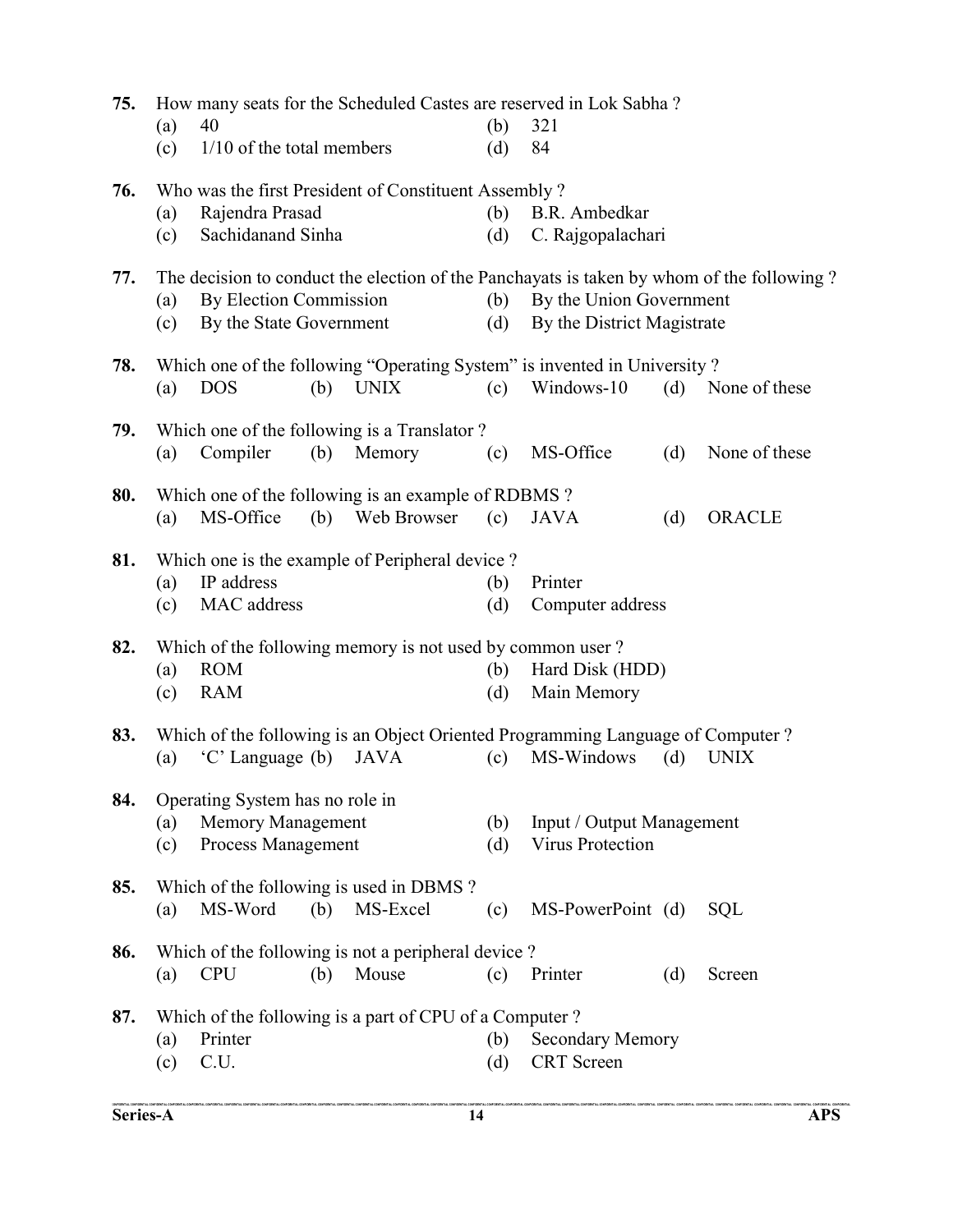$75.$  लोक सभा में अनुसूचित जातियों के लिए कितने स्थान आरक्षित हैं ? (a) 40 (b) 321 (c) कुल सदस्यों का  $1/10$  (d) 84  $76.$  संविधान सभा का प्रथम अध्यक्ष कौन था ? (a) राजेन्द्र प्रसाद (b) बी.आर. अम्बेडकर (c) सचिदानन्द सिन्हा (d) सी. राजगोपालाचारी 77. पंचायतों के चुनाव कराने के लिए निर्णय निम्न में से किसके द्वारा लिया जाता है ? (a) चुनाव आयोग द्वारा (b) केन्द्रीय सरकार द्वारा (c) राज्य सरकार द्वारा (d) जिला मजिस्टेट द्वारा 78. निम्नलिखित में से कौन सा "ऑपरेटिंग सिस्टम" विश्वविद्यालय में आविष्कृत किया गया है ? (a) डॉस (b) यूनिक्स (c) विंडोज-10 (d) इनमें से कोई नहीं  $79.$  निम्नलिखित में से कौन ट्रान्सलेटर है ? (a) कम्पाइलर (b) मेमोरी (c) एम.एस. ऑफिस (d) इनमें से कोई नहीं 80. (RDBMS) ? (a) एम.एस. ऑफिस (b) वेब ब्राउजर (c) जावा  $($ d) ओरेकिल (ORACLE) 81. पेरिफिरल डिवाइस (Peripheral Device) का उदाहरण कौन सा है ? (a) आई.पी.एड्रेस (IP address) (b) प्रिंटर (Printer) (c) मैक एड्रेस (MAC address) (d) कम्प्यूटर एड्रेस (Computer address) 82. निम्नलिखित में से कौन सी मेमोरी सामान्य प्रयोगकर्ता द्वारा उपयोग नहीं की जाती ? (a) रोम (ROM)  $(b)$  हार्ड डिस्क (एच डी डी) (c) रैम (RAM)  $(d)$  मुख्य स्मृति (Main Memory) 83. निम्नलिखित में से कौन सी कम्प्यूटर की ऑब्जेक्ट ओरियेन्टेड प्रोग्रामिंग लैंग्वेज है ? (a) सीलैंग्वेज (b) जावा (c) एम.एस. विंडोज (d) यूनिक्स 84. ऑपरेटिंग सिस्टम की कोई भूमिका नहीं है (a) स्मृति (मेमोरी) प्रबंधन में (b) इनपुट/आउटपुट प्रबंधन में (c) प्रक्रिया प्रबंधन में (d) वायरस से सुरक्षा में 85. डी बी एम एस (DBMS) में निम्नलिखित में से किसे प्रयोग किया जाता है ? (a) एम.एस. वर्ड<br>(b) एम.एस. एक्सल (c) एम.एस.पावर-प्वाइन्ट (d) एस क्यू एल 86. निम्नलिखित में से कौन पेरिफिरल डिवाइस (Peripheral Device) नहीं है ? (a) सीपीयू (b) माउस (c) प्रिन्टर (d) स्क्रीन 87. निम्नलिखित में से कौन कम्प्यूटर के सी पी यू का एक भाग है ? (a) प्रिन्टर (b) सेकण्डरी मेमोरी (c) सी.यू. (d) सी.आर.टी. स्क्रीन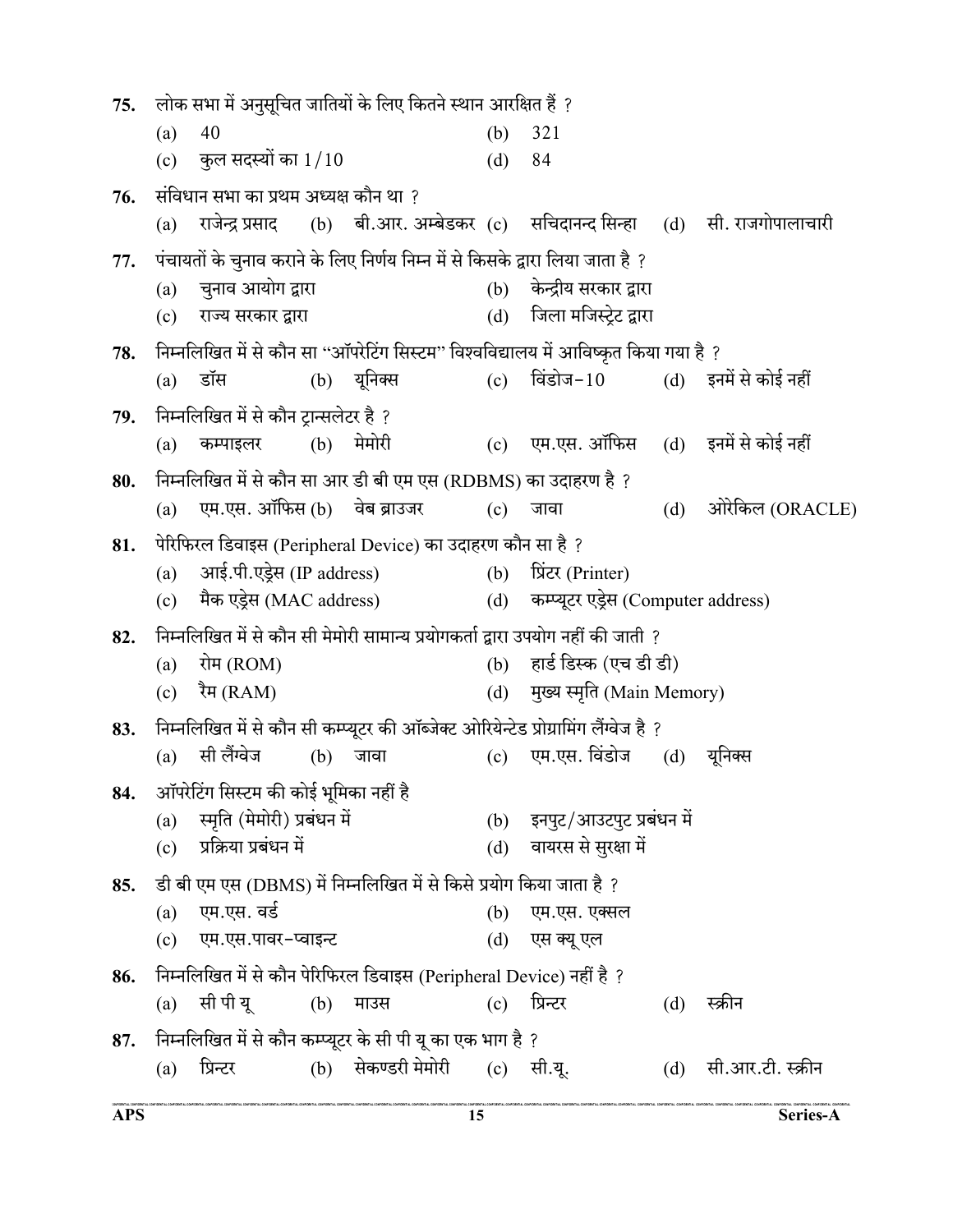| 88.         | Which of the following is mono-saturated fatty acid?                                                                                                                                                                       |                                                                                               |            |                                                                                        |  |  |  |
|-------------|----------------------------------------------------------------------------------------------------------------------------------------------------------------------------------------------------------------------------|-----------------------------------------------------------------------------------------------|------------|----------------------------------------------------------------------------------------|--|--|--|
|             | (a)                                                                                                                                                                                                                        | Lauric acid                                                                                   | (b)        | Myristic acid                                                                          |  |  |  |
|             | (c)                                                                                                                                                                                                                        | Palmic acid                                                                                   | (d)        | Oleic acid                                                                             |  |  |  |
| 89.         |                                                                                                                                                                                                                            | Sonar makes use of                                                                            |            |                                                                                        |  |  |  |
|             | (a)                                                                                                                                                                                                                        | Infrasonic sound                                                                              | (b)        | Ultrasonic sound                                                                       |  |  |  |
|             | (c)                                                                                                                                                                                                                        | Ordinary sound                                                                                | (d)        | Light                                                                                  |  |  |  |
| 90.         |                                                                                                                                                                                                                            | Normal atmospheric pressure is .                                                              |            |                                                                                        |  |  |  |
|             | (a)                                                                                                                                                                                                                        | $76 \text{ m of Hg}$                                                                          | (b)        | 76 cm of Hg                                                                            |  |  |  |
|             | (c)                                                                                                                                                                                                                        | 76 Pa                                                                                         | (d)        | $76 \text{ Nm}^{-2}$                                                                   |  |  |  |
| 91.         | Alcohol is more volatile than water, because<br>Its boiling point is lower than that of water.<br>(a)<br>It is an organic liquid.<br>(b)<br>Its freezing point is lower than that of water.<br>(c)<br>None of these<br>(d) |                                                                                               |            |                                                                                        |  |  |  |
| 92.         |                                                                                                                                                                                                                            | Chemically Aspirin is                                                                         |            |                                                                                        |  |  |  |
|             | (a)                                                                                                                                                                                                                        | Acetyl Salicylic Acid                                                                         | (b)        | Methyl Salicylate                                                                      |  |  |  |
|             | (c)                                                                                                                                                                                                                        | Ortho-hydroxy Benzoic Acid                                                                    | (d)        | Ethyl Salicylate                                                                       |  |  |  |
| 93.         |                                                                                                                                                                                                                            | Insulin is the product of which endocrine gland?                                              |            |                                                                                        |  |  |  |
|             | (a)                                                                                                                                                                                                                        | Thyroid                                                                                       | (b)        | Adrenal                                                                                |  |  |  |
|             | (c)                                                                                                                                                                                                                        | Pituitary                                                                                     | (d)        | Pancreas                                                                               |  |  |  |
| 94.         |                                                                                                                                                                                                                            | Bauxite is an ore of which metal (element)?                                                   |            |                                                                                        |  |  |  |
|             | (a)                                                                                                                                                                                                                        | Gold                                                                                          | (b)        | Copper                                                                                 |  |  |  |
|             | (c)                                                                                                                                                                                                                        | Platinum                                                                                      | (d)        | Aluminium                                                                              |  |  |  |
| 95.         |                                                                                                                                                                                                                            | Hydrogen bomb is based on ________.                                                           |            |                                                                                        |  |  |  |
|             | (a)                                                                                                                                                                                                                        | Nuclear fission                                                                               | (b)        | Artificial disintegration                                                              |  |  |  |
|             | (c)                                                                                                                                                                                                                        | Nuclear fusion                                                                                | (d)        | Natural Radioactivity                                                                  |  |  |  |
| 96.         |                                                                                                                                                                                                                            | Marsh gas mainly contains _________.                                                          |            |                                                                                        |  |  |  |
|             | (a)                                                                                                                                                                                                                        | Ethylene                                                                                      | (b)        | Hydrogen Sulphide                                                                      |  |  |  |
|             | (c)                                                                                                                                                                                                                        | Chloroform                                                                                    | (d)        | Methane                                                                                |  |  |  |
| 97.         |                                                                                                                                                                                                                            |                                                                                               |            | Which one among the following blood corpuscles are often called as the soldiers of the |  |  |  |
|             | body?                                                                                                                                                                                                                      |                                                                                               |            |                                                                                        |  |  |  |
|             | (a)                                                                                                                                                                                                                        | R.B.C.<br>Platelets                                                                           | (b)        | W.B.C.<br>All the above                                                                |  |  |  |
|             | (c)                                                                                                                                                                                                                        |                                                                                               | (d)        |                                                                                        |  |  |  |
| 98.         |                                                                                                                                                                                                                            | Kashi Vishwanath Corridor has been inaugurated in which of the following cities?<br>Ahmedabad |            |                                                                                        |  |  |  |
|             | (a)<br>(c)                                                                                                                                                                                                                 | Bhopal                                                                                        | (b)<br>(d) | Ayodhya<br>Varanasi                                                                    |  |  |  |
| 99.         |                                                                                                                                                                                                                            |                                                                                               |            |                                                                                        |  |  |  |
|             | What is the name of the digital platform that would be used to track the beneficiaries for<br>COVID vaccination in India?                                                                                                  |                                                                                               |            |                                                                                        |  |  |  |
|             | (a)                                                                                                                                                                                                                        | Atmanirbhar System                                                                            | (b)        | Arogya Setu System                                                                     |  |  |  |
|             | (c)                                                                                                                                                                                                                        | CoWIN System                                                                                  | (d)        | Serum System                                                                           |  |  |  |
| <b>100.</b> |                                                                                                                                                                                                                            | C.D.S. Late Sri Bipin Rawat was born at which of the following places?                        |            |                                                                                        |  |  |  |
|             | (a)                                                                                                                                                                                                                        | Pauri (Uttarakhand)                                                                           | (b)        | Uttarkashi (Uttarakhand)                                                               |  |  |  |
|             | (c)                                                                                                                                                                                                                        | Chamoli (Uttarakhand)                                                                         | (d)        | Dehradun (Uttarakhand)                                                                 |  |  |  |
|             |                                                                                                                                                                                                                            |                                                                                               |            |                                                                                        |  |  |  |